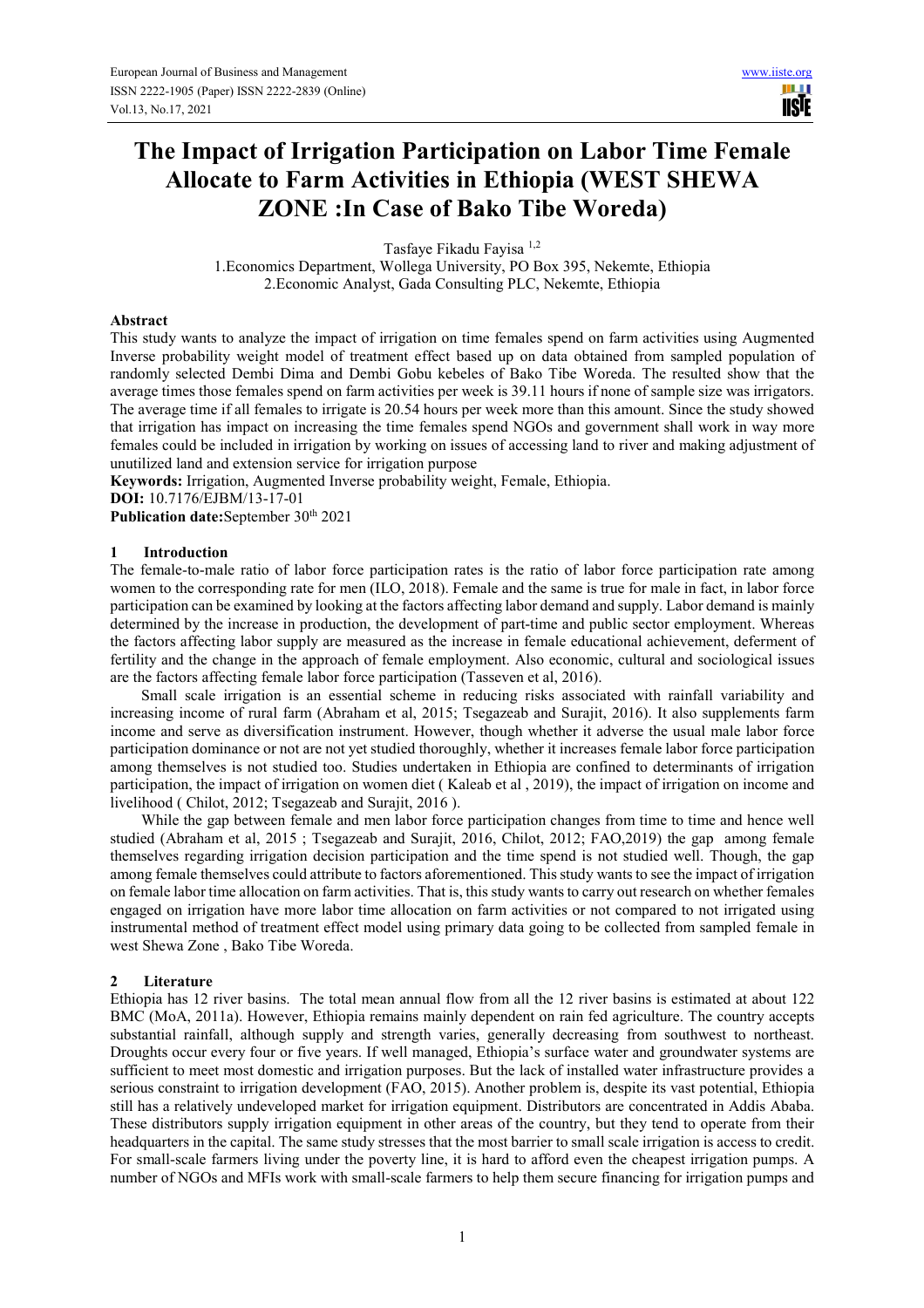equipment, but even these have limited capacity (MoWR, 2002). River diversion, small earth dams, pump irrigation system with ground water are some of irrigation systems most commonly found in Ethiopia. But, the most commonly used irrigation technique in Ethiopia is surface irrigation. Of these, surface irrigation constitutes around 98 percent. Sprinkler irrigation accounted for approximately 2 percent. Localized irrigation was negligible (FAO , 2015; MoWR, 2002)

In Ethiopia, different literatures reports differently regarding the amount irrigation water resources as irrigation potentials, area irrigated right now. For example FAO estimates that Ethiopia's potential irrigable land amounts to 2.7 million hectares of which only 11 percent of this area was equipped for irrigation in 2001, which was among the lowest percentages in Africa. Since then the International Water Management Institute reports the area to have grown to 610 000 hectares in 2010. Similarly, from farm size per household 0.5 ha to 2 ha, the irrigated land per households' ranges from 0.25 - 0.5 ha (FAO,2015).

According to Ministry of Water Resources of Ethiopia (MoWR, 2002), irrigation development in Ethiopia is classified based on the size of the command area, in three types:

- 1. Small-scale irrigation systems (<200 hectares ha)
- 2. Medium-scale irrigation systems (200-3,000 ha)
- 3. Large-scale irrigation systems (>3,000 ha)

This classification system is the most common in Ethiopia. Accordingly, 46% of proposed irrigation developments are in the small-scale irrigation category (Makombe et al, 2011). The intended research will focus only the first kind of irrigation since the last two are large and virtually owned by government.

According to the 2007 Population and Housing Census, the term economic activity status refers to the size and distribution of the work force of economically active and non active population. Persons aged ten years and over who were engaged or available to be engaged in the production of economic goods and services during a given reference period were classified as economically active, while those who were neither engaged nor available to be engaged in the production of economic goods and services during a given reference period were considered as economically non-active (CSA, 2013).

According to labor-leisure optimization theory, labor participation rate is considered together with expected market wage and the value women give to the time they spend for housework. Neoclassical theory states that labor supply is the choice between work and leisure and is an increasing function of real wage for individuals. Labor demand is a decreasing function of real wage. Neoclassical theory is based on the assumption of free market competition.

On the other hand, labor seeking theory states that neither employees nor firms have full information about labor market. Labor seeking theory has the alternative cost of sacrificing free time as well as getting information. It accepts the existence of unemployed individuals and empty job positions which corresponds to these individuals. In the literature female labor force participation in developing countries is affected by (World Bank, 2011, ILO, 2018, Gronau ,1973)

#### 2.1 Determinants of labor time allocation

According to the 2007 Population and Housing Census, the term economic activity status refers to the size and distribution of the work force of economically active and non active population. Persons aged ten years and over who were engaged or available to be engaged in the production of economic goods and services during a given reference period were classified as economically active, while those who were neither engaged nor available to be engaged in the production of economic goods and services during a given reference period were considered as economically non-active (CSA, 2013).

According to labor-leisure optimization theory, labor participation rate is considered together with expected market wage and the value women give to the time they spend for housework. Neoclassical theory states that labor supply is the choice between work and leisure and is an increasing function of real wage for individuals. Labor demand is a decreasing function of real wage. Neoclassical theory is based on the assumption of free market competition.

 On the other hand, labor seeking theory states that neither employees nor firms have full information about labor market. Labor seeking theory has the alternative cost of sacrificing free time as well as getting information. It accepts the existence of unemployed individuals and empty job positions which corresponds to these individuals. In the literature female labor force participation in developing countries is affected by (World Bank, 2011, ILO, 2018, Gronau ,1973)

- 1. Level of economic development.
- 2. Educational attainment.
- 3. Access to credit and other inputs.
- 4. Household and spouse characteristics.
- 5. Institutional setting (laws, protection, benefits).
- 6. Social dimensions, such as social norms influencing marriage, fertility, and women's role outside the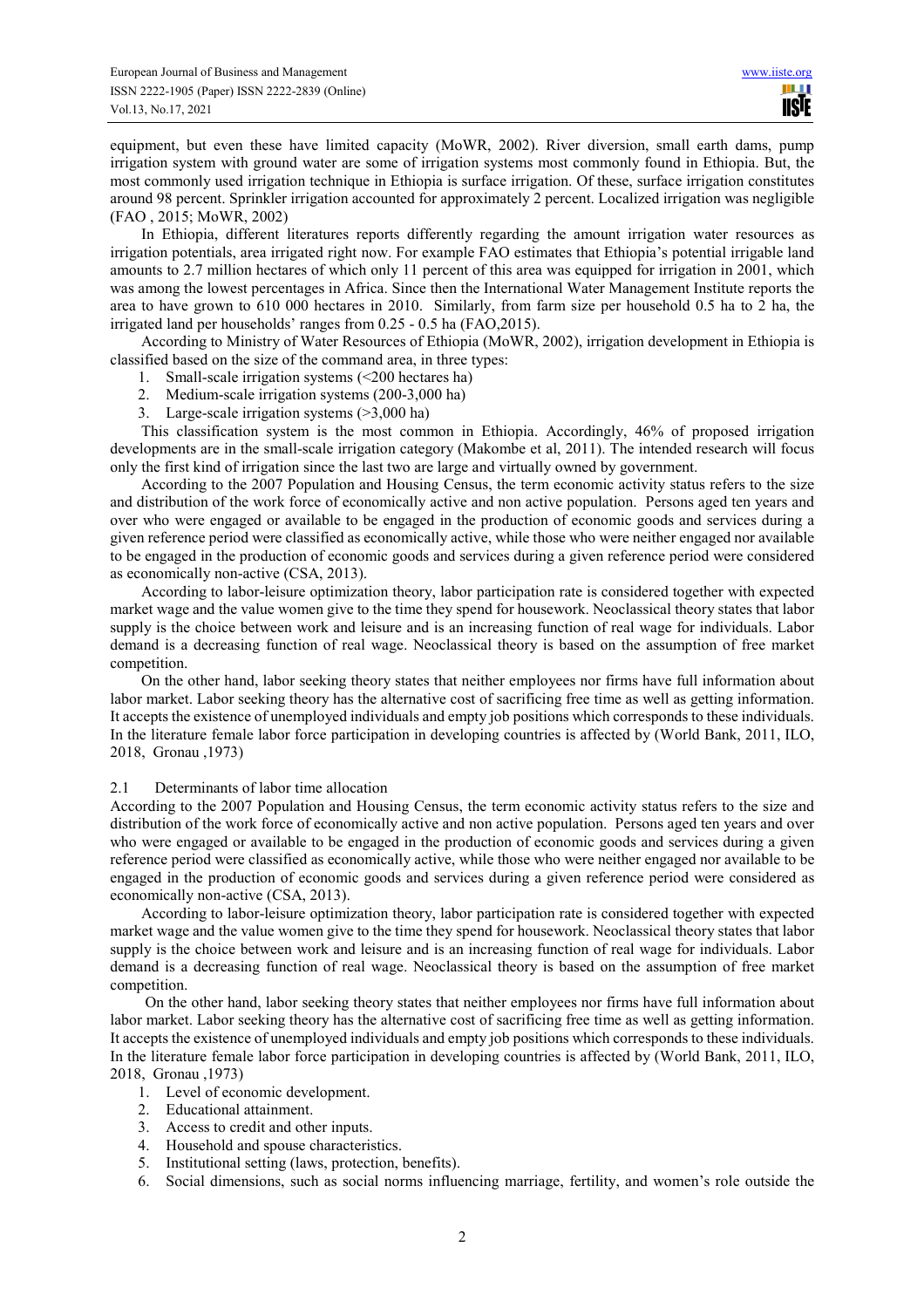household.

2.1.1 Female labor time allocation and household characteristics

I. Female labor time allocation and Economic development

 Though the relationship between female labor force participation and income can be studied one by one the widely investigated is the relationship between female labor force participation and economic development, virtually taken as U shape.

The basic, stylized argument of U shape is that when a country is poor, women work out of necessity, mainly in subsistence agriculture or home-based production. As a country develops, economic activity shifts from agriculture to industry, which benefits men more than woman (Goldin, 1995). Subsequently, education levels rise, fertility rates fall, and social stigmas weaken, enabling women to take advantage of new jobs emerging in the service sector that are more family-friendly and accessible. At a household level, these structural shifts can be described in the context of the neoclassical labor supply model: as a spouse's wage rises, there is a negative income effect on the supply of women's labor. Once wages for women start to rise, however, the substitution effect will induce women to increase their labor supply.

Essentially, the U shape hypothesis proposes that female participation rates are both the cause and consequences of economic development. As more women enter the labor force, economies can grow faster in response to higher labor inputs. At the same time, as countries develop, women's capabilities typically improve, while social constraints weaken, enabling women to engage in work outside the home (MacDonald and Petersen, 2018).

Hence, female labor force participation are highest in poor countries, where women are engaged in subsistence activities, and fall in middle-income countries because of the transition of (mainly) men to industrial jobs. As education levels improve and fertility rates fall, women are able to join the labor force in response to growing demand in the services sector.

However, there has been debate on the validity of this hypothesis, particularly on its robustness to different data sets and methodologies. One study finds that the U-shaped relationship is not robust once dynamic generalized method of moments (GMM) panel data techniques are employed (Gaddis et al, 2015).

Though the U shape relationship between income and female labor time allocation is at macro level, income of household and/or nonfarm activities at micro level also basically affects female labor time allocation on farm activities though the direction of change will depend on sources of income. For example income of household can enable households to have capacity to buy inputs and accessible to information (FAO, 2019) whereas income from non-farm activities would have a negative relationship with probability of participation ( Chilot, 2016). This is because Household head that earns off-farm income may have little time to participate in farming activities in small holder irrigation schemes.

Another determinant of female labor force participation is sex. In most literature men are more likely to participate in the labor force than women (ILO, 2018). They claim that traditionally men's work is on productive, marketable and outdoor job.

2.1.2 Female labor time allocation and female characteristics

i) Female labor time allocation and Educational attainment.

One of the strongest determinants of labor market outcomes in both developed and developing countries is educational attainment. From a supply-side perspective, education has an important impact on an individual's decision to participate in the labor force (Cazes et al, 2013).

According to ILO (2018), People with more education are more likely to participate in the labor force than people with less education. The difference in labor force participation due to education is higher for female than men. For example in 2017, the participation rate of men ages 25 to 54 with at least a college degree in US was 9 percentage points higher than the rate for men without a college degree. For women, the difference was 13 percentage points. For both sexes, the growth of female labor force participation between educated and uneducated is more female than men (Congress of the United States, Congressional Budget Office, 2018). For OCED countries the difference in labor force participation between people with more education and people with less education has grown. Between 1990 and 2017, the share of men with at least a college degree increased from 27 percent to 33 percent and the share of women with at least a college degree climbed from 23 percent to 38 percent (Tasseven et al, 2016).

Gronau (1973) also found that education played an important role in determining the market wage, but concluded that the rate of return on education was underestimated due to a negative correlation between education and true residuals in the wage equation.

ii) Female labor time allocation and marital status.

Married men are more likely to participate in the labor force than men who are not married, whereas married women are less likely to participate than their unmarried counterparts. Presence of young children also affects women labor force participation. Having children under the age of 5 at home is related to the labor force participation of women but not men and varies with marital status. Married women with young children are less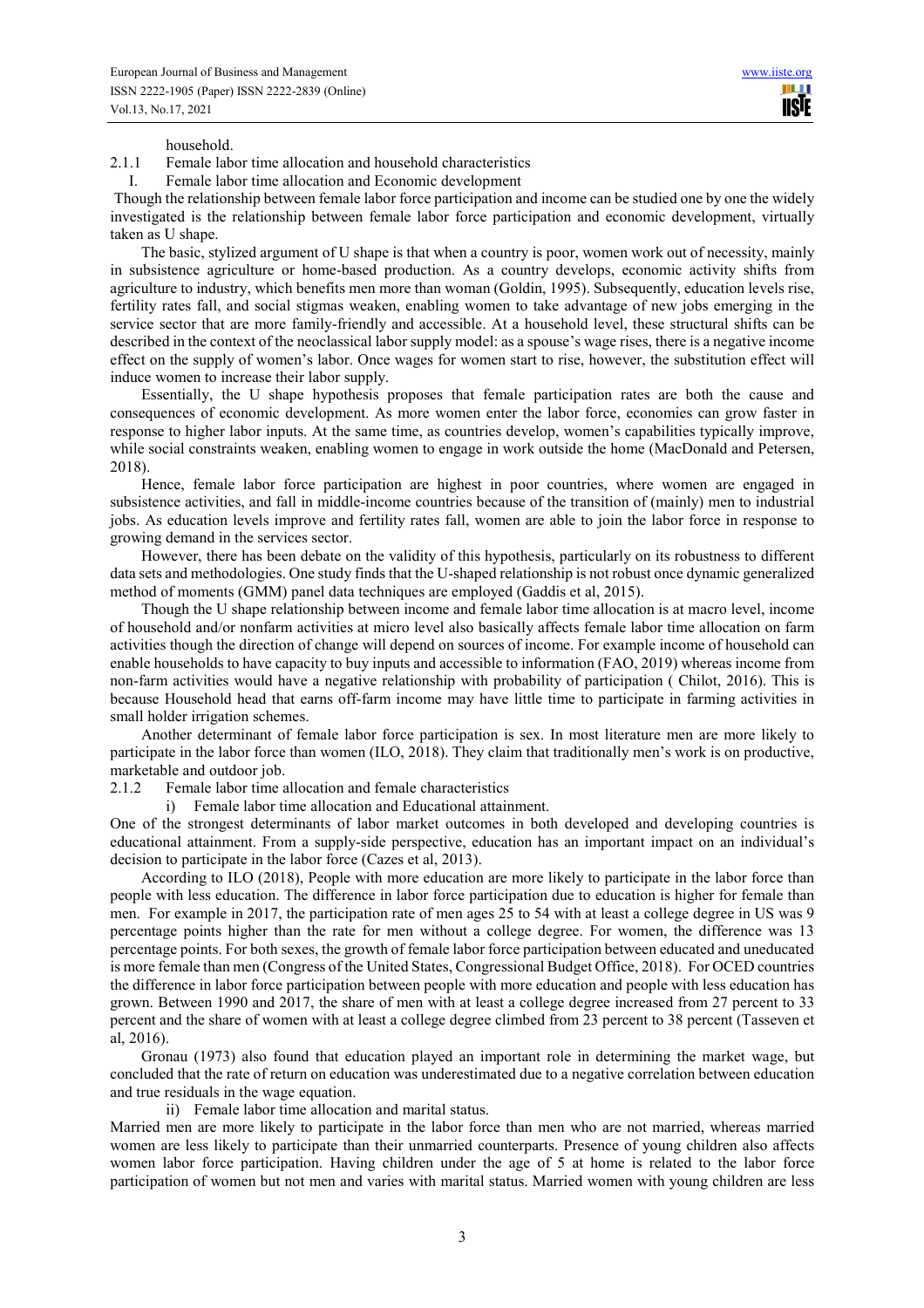likely to work than married women without young children, whereas unmarried women with young children are more likely to work. The above stated some of those demographic factors are influenced by policies though it has very little applicability for rural areas.

2.1.3 Female labor time allocation and Institutional setting (laws, protection, accessibility and Norms) I. Norms and culture

Social norms and culture circumscribe the extent to which it is possible or desirable for women to enter the labor force. Socially assigned gender roles have often been institutionally enforced. And this is still the case today (Alesina, Giuliano and Nunn 2013). In most countries around the world, especially in developing country, there are restrictions on the types of work that women can do, virtually restricted to home.

In rural areas, in most parts of the country, women are deeply involved in most aspects of agricultural production, marketing, food procurement and household nutrition; however there is a view widely held that "women do not farm". This cultural perception remains strong even though numerous agricultural tasks are regarded as women's work, including weeding, harvesting, preparing storage containers, managing all aspects of home gardens and poultry, transporting farm inputs to the field and procuring water for household and some onfarm use. Women often dominate in the cultivation of horticulture, especially vegetable crops. Such crops are commonly grown on small plots in the vicinity of the house, or in the compound (Mogues et al. 2009)

In spite of social norms being persistent, there is also proof that large changes are possible. Research in this area shows that social norms and culture can be influenced in a number of non-institutional ways, including through intergenerational learning processes, exposure to alternative norms, and activism which propelled the women's movement (Fernandez, R. 2013) which would probably be confined to urban areas.

II. Accessibility.

The EPDRF of Ethiopia implemented its ADLI policy in 1993. In the framework of this strategy, the government initiated in the early 1990s a big drive to disseminate agricultural packages to farmers, which included fertilizer, improved seeds, credit, and the provision of extension services. The main government institutions responsible for planning and implementing agricultural policies and projects are

There is also difference between females and males on advisory receiving from agricultural extension for example, according to An agriculture sample survey conducted by CSA in 2013 showed that more than half of sample crop growers reported that they received crop production related advisory services. However, the percentage share of female holders who received such advisory services was about 13 percent lower than that of male holders who received these services (CSA, 2013). Access to credit is also one of the biggest barriers to the irrigation sector's expansion in Ethiopia. For small-scale farmers, finance is not readily available, and some struggle to afford even the cheapest irrigation equipment. A number of NGOs and MFIs work with small-scale farmers to help them secure financing for irrigation pumps and equipment, but their financial capacity is also limited (MoWR, 2002)

The institutions that are supposed to provide financial services in rural areas are Micro Financial Institutions (MFIs) and rural saving and credit associations (RSACCOs). Other financial institutions like commercial banks are not accessible for most rural men and women. The Microfinance Proclamation 40/1996 added the possibility for MFIs to provide deposit-taking services. Despite these efforts in March 2015, there were only 24 MFIs providing financial services in rural areas. Their penetration ratio is still low, with less than 4 percent of the national population being served (FAO,2019)

Accessibility to information is another determinates affecting labor time allocation. The sources of information are different for male and female. A sample survey by Aregue et al (2010) found that the sources of agricultural and non-agricultural information generally depend on gender differences. Men depend mainly on formal information sources while women mostly exploit informal sources of information. In addition to gender differences, wealth status also influences the kind of knowledge and sources of skill for farmers

Another important accessibility problem is technology. Some of the indicators of modern technology application are improved seeds, fertilizers, agricultural chemicals (such as herbicides, pesticides, etc.). In almost all the indicators of technology and input use, female heads are less likely to use or adopt improved technologies and use less input. Plots of male heads are more likely to be applied with chemical fertilizer, improved seeds and herbicides, while plots of female heads are more likely to be applied with manure and limited improved seeds (CSA, 2013).

In this way, Only 2 percent of agricultural land is irrigated and applied with pesticide, with plots of male heads more likely to be irrigated and applied with pesticide (EDRI & IFRI, 2012). Irrigation technologies are supply driven and technically focused. Little technical consultation is done by farmers who rely on indigenous knowledge instead, and therefore have limited access to innovations.

#### 2.2. Empirical Literature

Chilot Yirga adopted two –stage Heckman model to analyze determinants of female participation on irrigation and ordinary least square to see its effect on income. According to the study, income, gender, access to market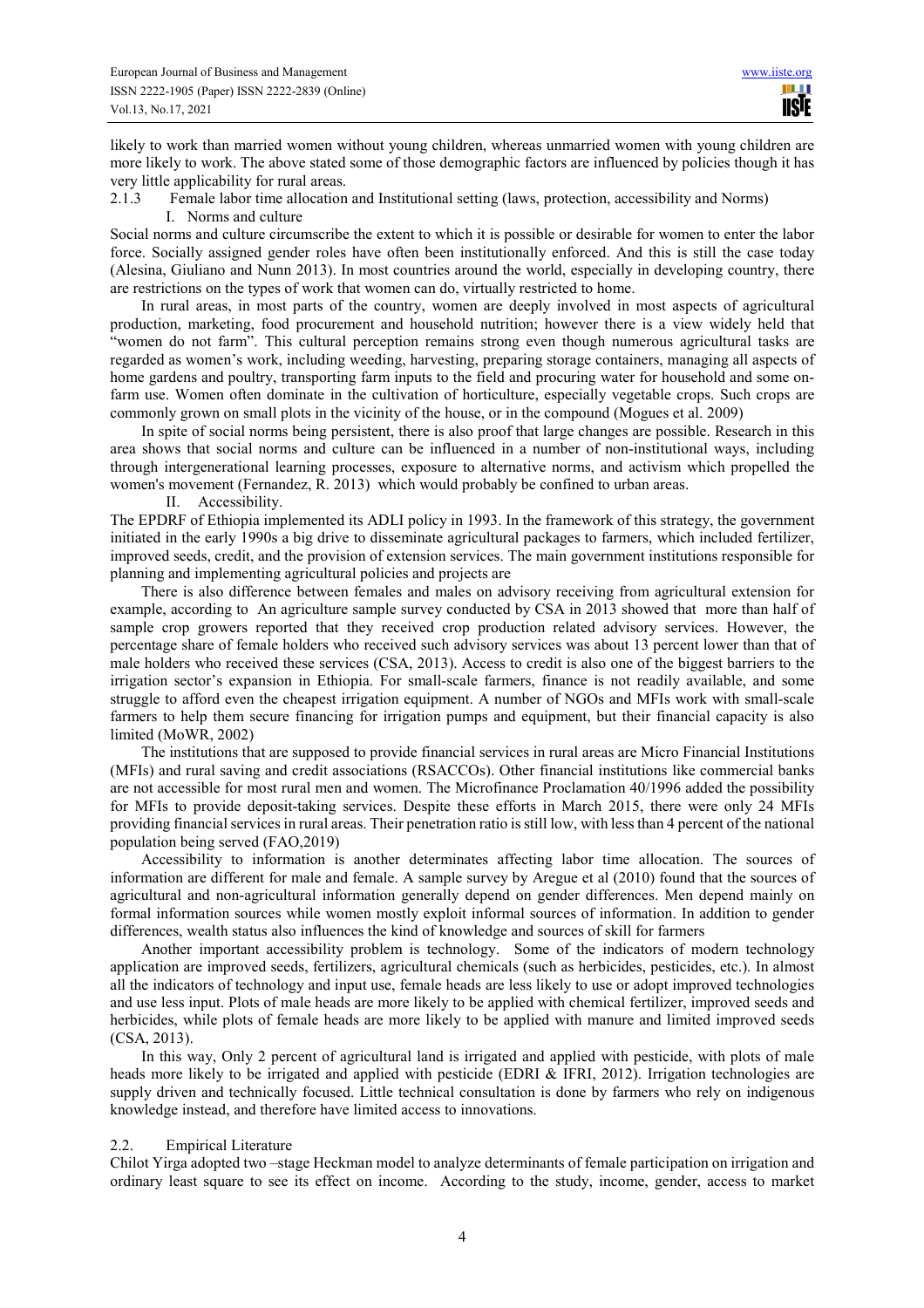information and health condition of households are profound determining factor for participating in small scale irrigation schemes. The investigation added that irrigation participation, family labor force, livestock ownership and access to market information and credit are positively and significantly associated with household income. The study did not include the effect of irrigation on labor force participation.

Tsegazeab and Surajit (2016) used propensity score matching to see the impact of small scale irrigation on household income in Bambasi Woreda, Benishangul-Gumuz region, Ethiopia. The assessments of the propensity score matching of the probit model shows that gender, the linear and non-linear age, education, plot size, social position participation, extension service, access to credit and total livestock unit are the statistically significant factors that significantly affects the income of small scale irrigation

Generally, the is no study on the impact of irrigation on female labor force participation in Ethiopia using any kinds of model. As discussed above, almost all are confined to determinants of participation using binary dependent variable and others are on income. This study will use the time females spend on activities outside home. For irrigated females are going to be asked how much they spend on irrigation and others whereas for non- irrigated are going to be asked how much they spend on agriculture but non irrigation. This data will be used as dependent variable. The different is going to be seen using propensity score matching.

2.2.1. Conceptual framework

Many studies ( for example Bunclark, 2010) have found that the major determinants of female's labor time allocation in small holder irrigation schemes are mainly due to socioeconomic dimensions of households, the institutional and technical factors



Source: own development from literature

Figure1: Conceptual framework

Conceptual framework in figure 1 above shows that factors affecting female labor time allocation are female characteristics , household characteristics and institutional set up. Income of household the ratio of female to male in the household, land size, head of house hold and family size can affect labor time allocation from the view of household characteristics. Culture , norms and accessibilities in terms of market, information, extension service, credit and technology are issues related to institutional set up. Peculiarities related to female like age, education whether head or not can affect also female labor time allocation on farm activities.

The way how family size and land size affect labor time allocation is straightforward. The higher land size the higher irrigation. The higher family sizes the higher labor time allocation of female on farm activities because larger family size needs high demand for food and expenditures. However, since the study is on female labor time allocation on farm activities, composition of female-male also matter. The lower female to male ratio the more labor time a given household needs female time at home for food preparation and vice versa. Income affects labor time allocation of female farm activities. The higher income the capacity of farm to buy inputs and hence higher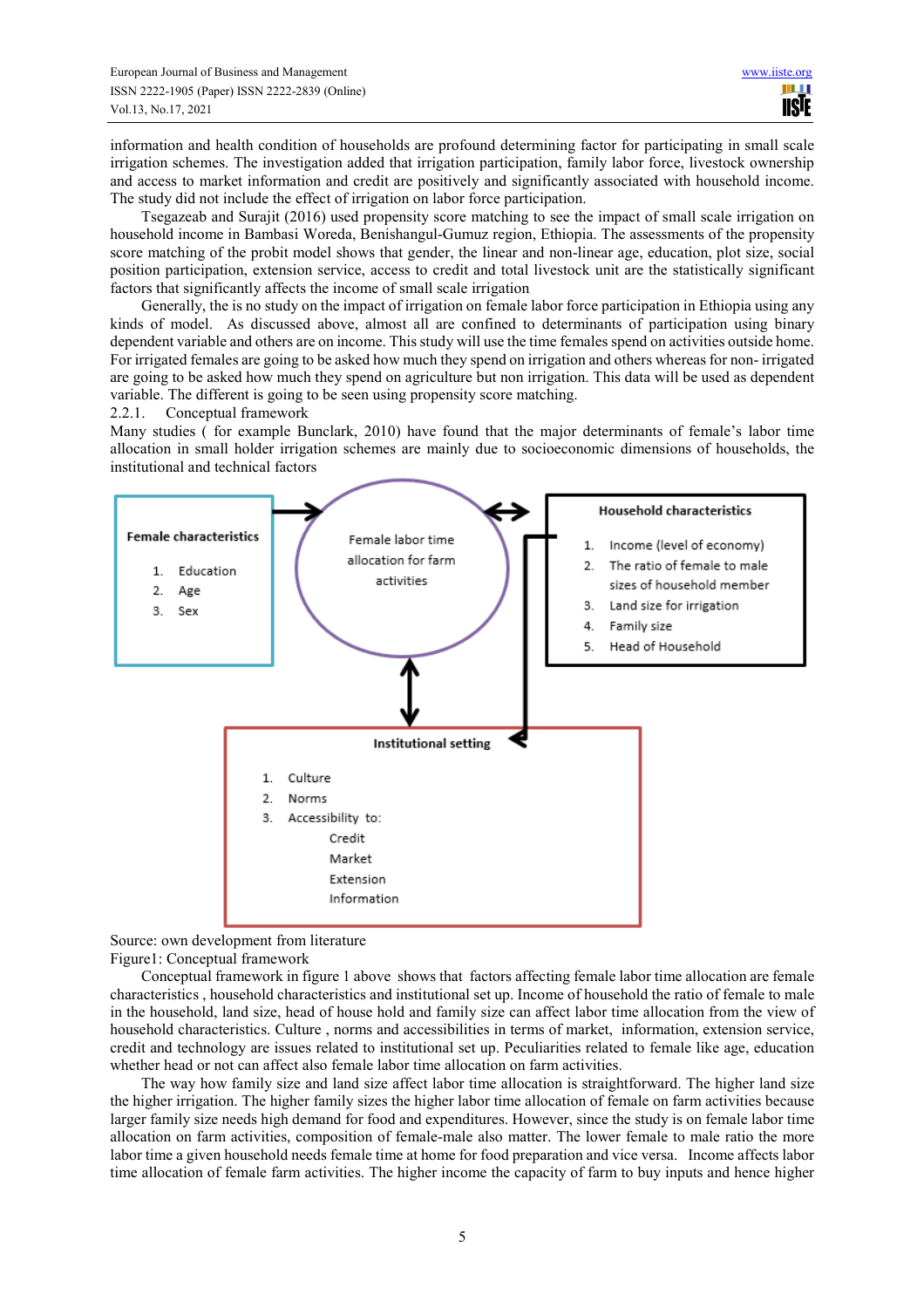time allocation. It also affects accessibility to information and market. But, this would be applicable largely for medium scale irrigation. Most small scale irrigation is on pieces of land and just to improve income of household. Thus, labor time allocation affects also income of household. Female labor time allocation on irrigation also depends up on whether female is head or not. For instance, the study by Chilot (2011) shows those male headed households are 38% more likely to participate in irrigation practices than female headed households. This is because the latter suffer from lower income, poor financial asset and faced a shortage of labor and market information. Thus, women in female headed households frequently ended up renting or sharing out their land

## **3 Research design**

The proposed study employed cross-sectional research design because it is better and more effective for obtaining information about the current status or the immediate past of the case under the study. It is also appropriate and suitable to use data collection tools such as questionnaires, interviews, focus group discussion, field observation and document analysis. Since the study wants to answer whether irrigation increases the amount time female spend on farm activities or not quantitative data analysis was used. Moreover, as was discussed under sampling method, mix of random and purposive ways of sampling method were used and hence quasi-experimental design.

## 3.1 Description of the Study Area

Bako Tibe District is found in Western Shewa Administrative Zone, Oromia Regional State, about 250 km west of Finfinne; 125 km from Ambo, zonal capital city and 81 km east of Nekemte city at latitude of 9.12<sup>0</sup> & longitude of 37.05<sup>0</sup>. The district borders, East Wollega in the south and West, Horro Guduru Wollega in North, Chaliya and Illu/Galan District in the East ( ARDO, 2018)



Figure 2 : Map of the study area

From the outset Bako Tibe Woreda was purposefully be selected because the area is known for irrigation. Irrigation users are female households, who head it or serve as member, who own land, rented/shared or gifted in land for direct utilization, where as non-users is composed of households who neither owned irrigated land nor involved in irrigation farming.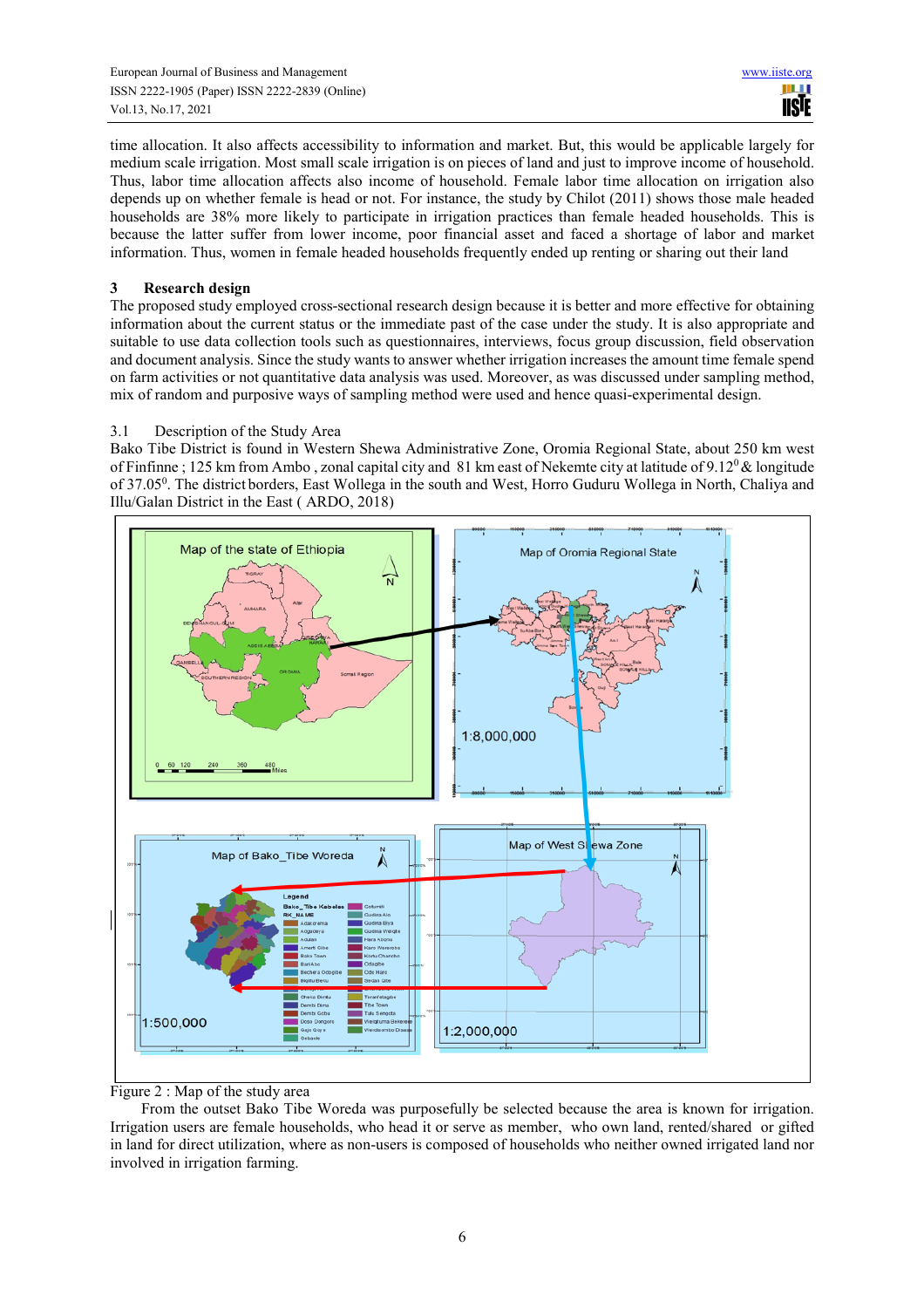#### 3.2 Sampling Technique and sample Size

The study is aimed at looking whether irrigation creates difference among females on irrigation and not. Hence, the study has taken Sample from female member farm household's small-scale irrigation users and non-users in Bako Tibe woreda (study area). To arrive at representative sample, two stage probability sampling technique were employed next to the first non-probability district selection. The district has 32 kebeles administrative units, for which four(4) kebeles are under urban administration while the remaining twenty eight (28) kebeles are under rural administrative. Ecologically, Out of these rural kebeles, fifteen (53.5%) kebeles are found in lowland agro ecologies while that of midland is ten (35.7%) kebeles and three (10.8%) are in the highland kebeles are found in the highland agro ecology (ARDO, 2018). Hence, these ecology are going to be the base for stratification. However, irrigation is practiced in low lands mainly and midland and no irrigation at all at highlands. Accordingly, only low lands and midlands were sources of respondents.

To decide whether both ecological zones are going to be used or not two issues should be focused here. The first one is about treatment model. Except in variable under focus (irrigation here) treatment and control group must be homogeneous -if not the result will be misleading (wooldridge, 2002, veerbeck,2004). This is because if that is not the case, the difference in outcome would be not necessarily as a result of the variable under focus. In this way we have to confine to either ecological zone if there is evidence that there is heterogeneity across ecological zone which is automatic- if not why strata come first? The second one is the issues of representativeness which implies the use of both ecological zone and contradicts to the first issue. According to Kothari (1990) the claim that both strata should be included is when one is aimed at comparison between the strata which is not the case in this study. Hence, using simple random sampling low land was selected.

Now, low land has 15 kebeles. Since all are almost similar, two kebeles are selected randomly: Dambi Dima and dambi Gobu kebeles. Both together have 7511 total population, 3735 male and 3775 female and 1553 households (CSA,2007). Of these households 310 households engaged in irrigation while the remaining 1243 are not. According to **Ajay** and **Micah (2014)** there are four ways of calculating proportional sample size: **Cochran (1963, 1975), Yemane (1967) and Rao (1985) while Cochran sample is applicable for large population, Rao is for** field survey to estimate the prevalence rate of specific event or cases or disease. In this case only Yemane (1967) will be used.

The following table summarizes how total sample size determined using Yemane (1967) formula is distributed to each kebeles proportionally. Using Yemane formula at 5% level of signifance and total target population, female member household (N), sample size (n) was:

| Table 1 : Sample size |               |           |                     |        |            |
|-----------------------|---------------|-----------|---------------------|--------|------------|
| Kebeles               |               | Female HH | Percentage of total | Sample | Percentage |
| Dambi Dima            | Irrigated     | 158       | 10.2                | 33     | 10.5       |
|                       | Non irrigated | 683       | 43.9                | 140    | 43.8       |
|                       | Total         | 841       |                     |        |            |
| Dambi Gobu            | Irrigated     | 152       | 9.8                 | 31     | 9.7        |
|                       | Non irrigated | 560       | 36.1                | 114    | 36         |
|                       | Total         | 712       |                     |        |            |
| Total                 |               | 1553      |                     | 318    | 100        |

|  |                 | 1553<br>$= 318$    |  |
|--|-----------------|--------------------|--|
|  | $1 + N(0.0064)$ | $1 + 1553(0.0025)$ |  |

3.3 Data Collection Methods and Data Processing and Method of Analysis

The study used only primary data source. The primary type of data source was collected by structured interview, after converting questionnaire to Afan Oromo. The researcher used structured interview because it's convenient to mitigate non-response. Moreover, some respondents are illiterate and cannot fill questionnaire and hence structured interview was the best method. The secondary data was used gathered from irrigation Bureau of Bako Tibe woreda that were used only in literatures.

Carefully collected primary data was inserted to Microsoft excel in such a way that it would be suitable for STATA to draw objectively consistent analysis using both descriptive and inferential analysis.

Though the main focus of the study is to answer whether irrigation increase in female labor allocation on farm activities will increases or decreases with irrigation activities or not unless all determinants of female labor time allocation on farm activities are fully incorporated coefficient of irrigation will be biased **(**Verbeek, 2004; Wooldridge,2002 **).** Hence, Econometric model is like determinants of female labor time allocation on farm activities. Most model such kind employ binary dependent variable and are at micro level taking dependent variable as participated or not. In this study dependent variable is the number of hour that women spend on irrigation. Once, dependent variable is determined, explanatory variables are explained as follow.

1. **Age of the household head (AG):** It is a continuous variable, defined as the farm household female age is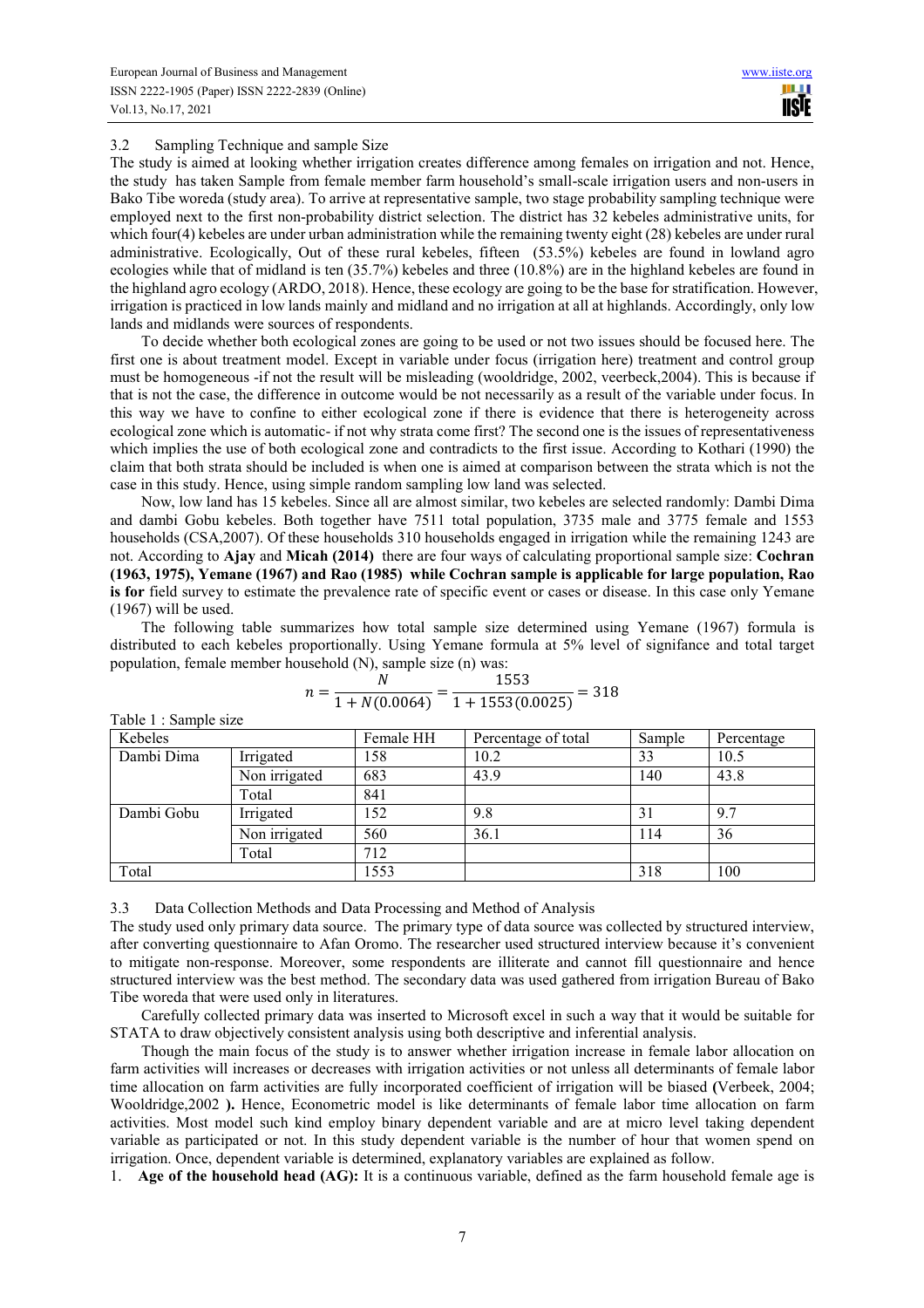the number of years from the date of birth to the day of the survey interview date in full year. Those household heads having a higher age due to a good farm experience will have much better association with more participation , and it will be hypothesized that household heads with certain age range may have more participation.

- 2. **Cultivated area of land (CL):** It is a continuous variable which is the total irrigated area of land by the household. It is measured in hectares. Larger firms might benefit from economies of scale, but larger farms can also practice less intensive forms of agriculture, which will result in higher female labor force participation
- 3. **Agricultural labor input (AL):** This refers to the total number of family members of the household who have directly involved on the farm activity measured in adult. It is measured by the number of all family members who will be involved in farm activity. The more the labor force utilized for the farm production process the less female come out of home. Therefore, agricultural labor will be hypothesized to have a negative impact on female labor force
- 4. **Educational level (EDU)**: The number of years or the highest grade completed by the household head during the survey period. Household heads who attend more level of education will be expected to have more exposure to the external environment and accumulate knowledge of farm practicing. They have a better ability to identify the problem of their farm income as well as analyze its costs and benefits. Therefore, it will be expected that those farmers who are advanced in school level have better opportunity for agricultural participation (Lelissa, 1998, Beyene, 2000 & Tesfaye & Ayenew, 2016).
- 5. **Household size (HHS):** It is a continuous variable, defined as the total number of members living together in family during the survey period. Those households having a large number of family sizes may need higher crop production and will affect positively the female labor force participation.
- 6. **Sex of the household head (SEX):** this is a dummy variable that assumes a value of"1" if the head of the household is female and "0" otherwise. These are related to women's lack of control over economic resources and the nature of their economic activity". With this background including the existing gender differences; female headed households will have mobility, participate in different meetings and have more exposure to participate in labor force
- 7. **Extension service (EXTN):** It is a dummy variable which measured whether the household used the extension program or not during survey period. Households those who will be used extension service during their sugarcane production process would expect to increase the probability of farm productivity.
- 8. **Irrigation used (IR):** It is also a dummy variable which measured whether the household used the irrigation system or not during the survey period. Households those who will be used irrigation for crop production process during the survey period would expect to increase the probability of farm productivity.
- 9. **Presence of young children at home (PYC):** this is a dummy variable that assumes a value of"1" if the household has young children at home that serve as home worker and "0" otherwise.

At the end the relationship between dependent and independent variables are going to be seen (coefficient determination) by instrumental variable. Since the objective of this research is to see the effect of irrigation on female participation, it is model of treatment.

## 3.4 Model specification

Suppose  $X_i$  is a variable randomly selected from a population such that treatment is binary ( $X_i \in \{0(\text{control})\}$ , 1(treatment) and we observe outcome variable  $Y_i$ . Moreover, let  $Y_i(1)$  and  $Y_i(0)$  are corresponding outcome without and with treatment variable, respectively. Having this the observed outcome will be equal to the potential outcome corresponding to the assigned treatment,

| Besides, assume that a set of observed control variables Z exist such that strong ignorability holds given Z and   |  |
|--------------------------------------------------------------------------------------------------------------------|--|
| the propensity score $(\pi(Z) = pr(X = 1 Z))$ is strictly greater than zero and less than one over Z,              |  |
|                                                                                                                    |  |
|                                                                                                                    |  |
|                                                                                                                    |  |
| For regression model for the outcome variable Y, the conditional expectation of Y given X and Z: $E(Y X,Z)$ is the |  |
| Average treatment effect.                                                                                          |  |
|                                                                                                                    |  |
| where the outer expectation is taken with respect to the distribution of Z. The empirical distribution of the      |  |
| conditioning set provides easy estimates of Fz and the corresponding regression estimator takes the form,          |  |
|                                                                                                                    |  |
| Where $E(Y X = 1, Z)$ the estimated conditional expectation of the outcome given Z within treatment is group and   |  |
| $E(Y X = 0, Z)$ is the estimated conditional expectation of the outcome given Z within control group. These        |  |
| conditional expectation functions can be estimated using any consistent estimator. Equation 3.6 is a model of      |  |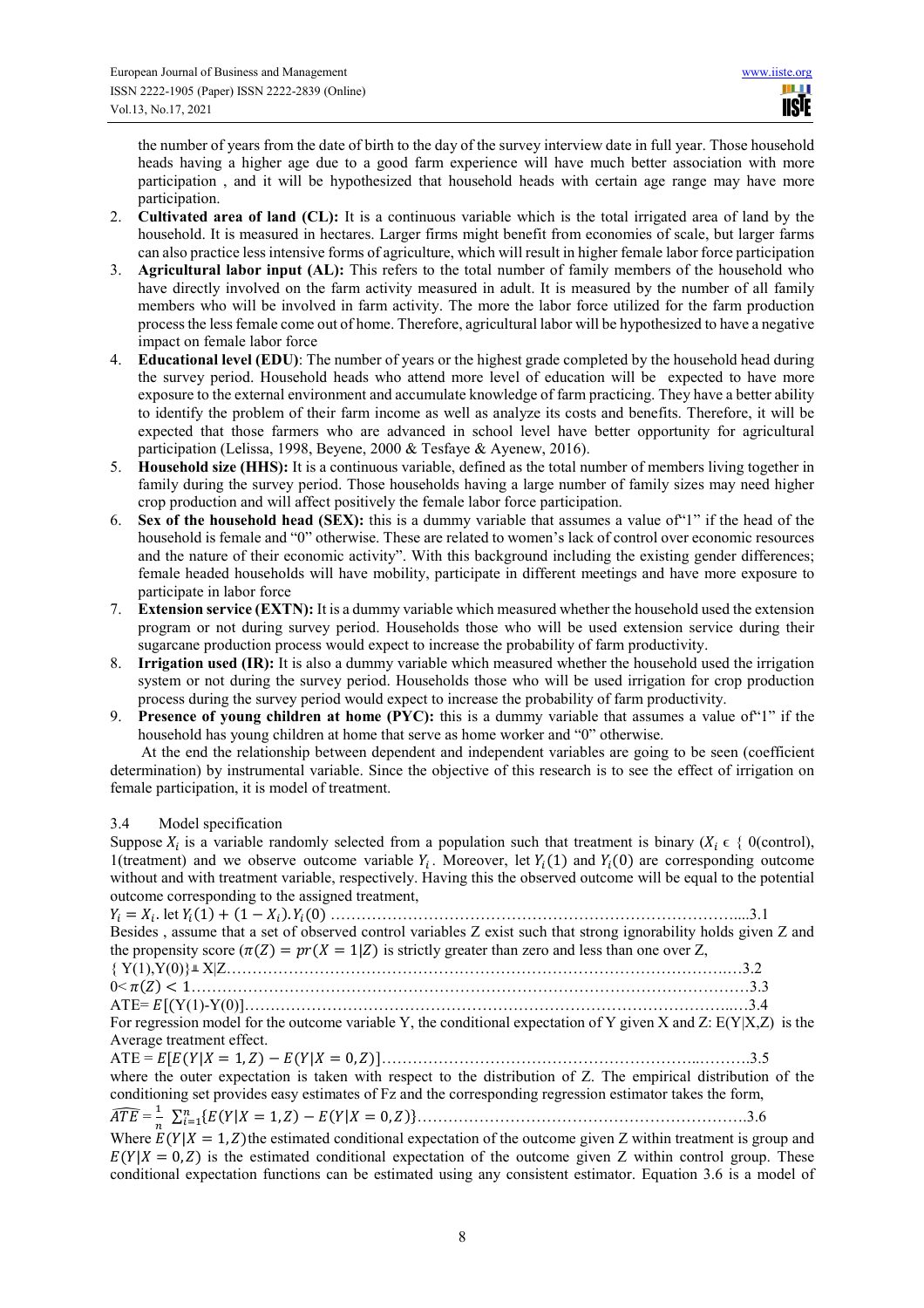regression. Treatment model deviates from this equation. If the true model for the probability of treatment assignment were known, then this could be used to define propensity scores for every unit, and these could be used for matching or weighting estimators. Because the treatment assignment model is usually unknown, matching and weighting estimators either explicitly estimate the propensity score function model or utilize the treatment assignment model implicitly through notions of balance. If the propensity score model is estimated, a well-known weighting estimator is the Inverse Probability Weight (IPW) estimator,

 $\widehat{ATE} = \frac{1}{n}$  $\frac{1}{n}\sum_{i=1}^n\left\{\frac{X_iY_i}{\hat{\pi}(Z_i)}\right\}$  $\frac{X_i Y_i}{\hat{\pi}(Z_i)} - \frac{(1-X_i)Y_i}{1-\hat{\pi}(Z_i)}$  $\sum_{i=1}^{n} \left\{ \frac{x_i r_i}{\hat{\pi}(Z_i)} - \frac{(1 - x_i) r_i}{1 - \hat{\pi}(Z_i)} \right\}$ '" ………………………………………………………3.7

Where  $\hat{\pi}(Z_i)$  is the estimated propensity score, that is the estimated conditional probability of treatment given Z. If the propensity scores were known, then this estimator will be unbiased for the ATE (Tsiatis 2006). However, the simple IPW estimator is also widely believed to have poor small sample properties when the propensity score gets close to zero or one for some observations

A number of advances to the basic IPW estimator can be made. One way the IPW estimator can be improved is by fully utilizing the information in the conditioning set (Imbens 2004; Lunceford and Davidian

2004).The conditioning set Z contains information about the probability of treatment, but it also contains predictive information about the outcome variable.

$$
\widehat{ATE} = \frac{1}{n} \sum_{i=1}^{n} \left\{ \left[ \frac{X_i Y_i}{\hat{\pi}(Z_i)} - \frac{(1 - X_i) Y_i}{1 - \hat{\pi}(Z_i)} \right] - \frac{(X_i - \hat{\pi}(Z_i))}{\hat{\pi}(Z_i)(1 - \hat{\pi}(Z_i))} \left[ 1 - \hat{\pi}(Z_i) E(Y_i | X_i = 1, Z_i) + \hat{\pi}(Z_i) E(Y_i | X_i = 0, Z_i) \right\} \right]
$$

Equation 3.8 is augmented inverse probability weight (AIPW) model which is combination of basic IPW and some weighted average of the two regression estimators. It has as a number of very smart theoretical properties. This estimator is asymptotically normally distributed and valid large-sample standard errors.

Another method through which IPW could be improved is inverse probability weight regression adjustment (IPWRA) developed by Wooldridge (2010) which was basically developed for missing data.

Both AIPW estimators and inverse-probability-weighted regression-adjustment (IPWRA) estimators combine models for the outcome and treatment status; similarly both of them are virtually called double robust. While IPWRA estimators emerge naturally from a robust approach to missing-data methods, the AIPW estimator is an IPW that comprises an augmentation term that corrects the estimator when the treatment model is missspecified. IPWRA estimators use the inverse of the estimated treatment-probability weights to estimate missingdata-corrected regression coefficients that are subsequently used to compute the potential-outcome means (POM). But, both need only either outcome model or the treatment model correct specification for consistent estimate. Hence, it would be difficult to posit one is better than other because both have respective advantage.

However, there must be clear preferences among regression adjustment (RA), IPW and AIPW. RA models outcomes. That is, it simply compare mean of treated and untreated after regression. IPW models treatment probability while AIPW models both treatment and outcome probability (This study mainly rely up on AIPW though others were used just for comparison.

Assumptions Required

#### **A. Conditional independence**

Conditional independent states that there must not be dependence between the treatment model and the potential outcomes. That is, when no unobservable variable affects both potential outcomes and the treatment assignment the potential outcomes are conditionally independent of the treatment. More specifically, f we observe enough covariates, the potential outcomes may indeed be conditionally independent of the treatment. In this study equation 3.2 shall be satisfied.

#### **B. The overlap assumption**

The overlap assumption entails that each individual have a positive probability of receiving each treatment level. Formally, the overlap assumption requires that for each possible covariate in the population and each treatment level the probability shall be between zero and one (equation 3.3). It this assumption fail, we will have one more additional difference among estimation methods. Regression adjustment shows more slowly than IPW, AIPW, IPWRA the difference between treated and untreated if outcome model specified correctly.

# **4 Results And Discussions**

#### Descriptive Analysis

- 4.1.1 Determinants of Female labor time allocation
	- **1)** Age of respondents

Age of respondents ( females) was considered in that different ranges of ages would not have equal experiences, exposure to technology, accessibility to information, level of education and so on which would affect irrigation participation decision and the time they allocate for irrigation. Though age was asked in open ended form on questionnaire, using STATA command conversion the study used in the form of range.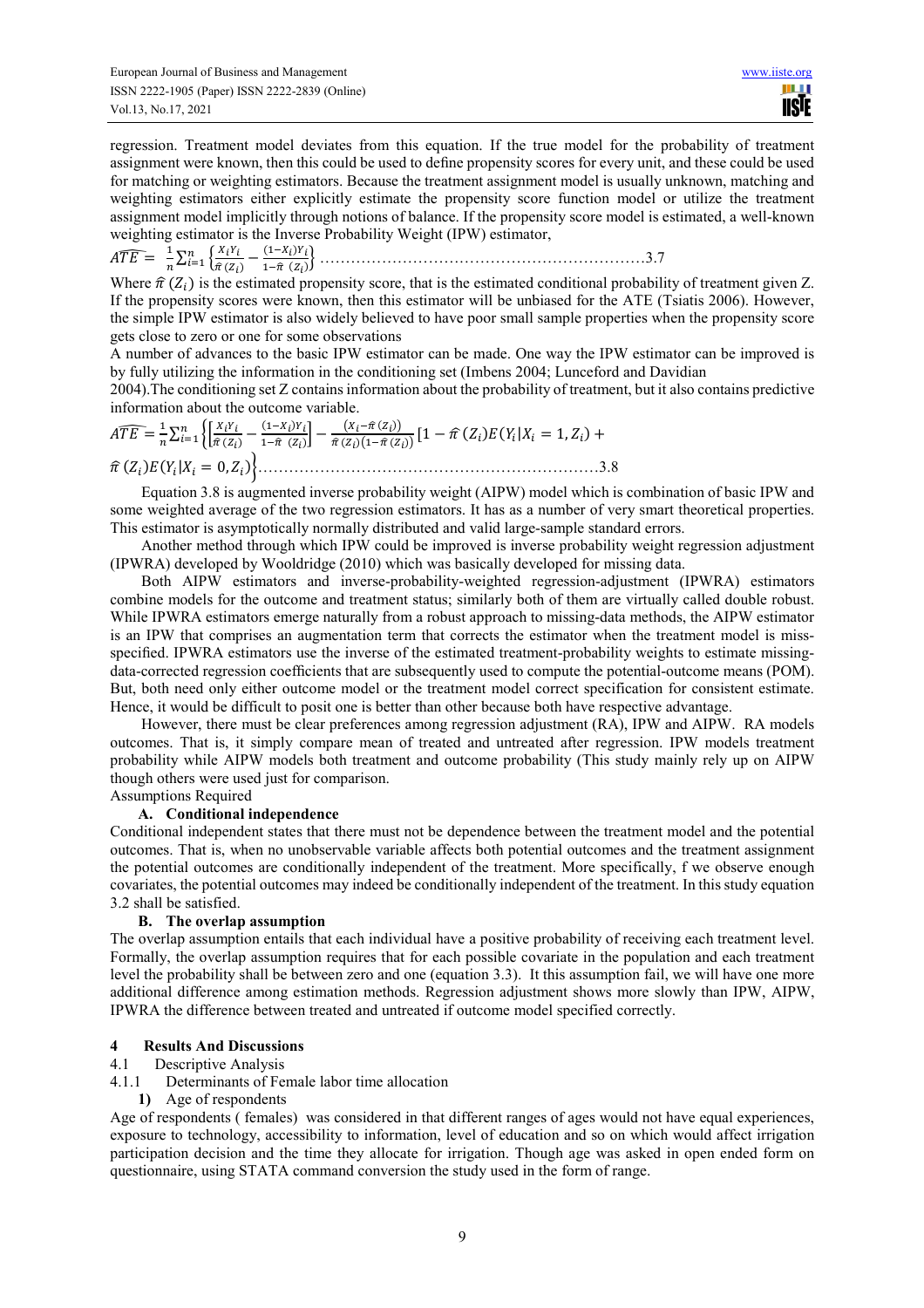#### Table2: Age of Respondents

| Age          | <b>Frequency</b> | Percentage | <b>Cumulative</b> |
|--------------|------------------|------------|-------------------|
| $10 - 24$    |                  | 0.31       | 0.31              |
| 25-39        | 226              | 71.07      | 71.38             |
| $40 - 60$    | 33               | 28.62      | 100               |
| <b>Total</b> | 318              | 100        |                   |

Source: Own field survey, 2020

The above table 2 reveals ranges of age structure. Accordingly, the largest percentage of respondents lies in the range 25-39 in years where as the smallest lies in the range 10-24 in years. Respondents whose age between 25 and 39 comprises 71% and the remaining two ranges are only 29%. This implies that it is possible to say that there were few youth female who was interviewed and the greatest proportion of respondents are adults. On the other hand, the average age of all respondents is 37.37 years. If we see age structure using irrigators and nonirrigators (table 8) on average non- irrigators are younger than irrigators. The average age of all irrigators is 49.36 years where as for all non-irrigators is 34.36 years. The difference between irrigators and non-irrigators in terms of age is 14.96 years which is highly significant.

The relatively older irrigators may emanate from the issues of land ownership. If we see the relationship between age and land, it reveals that older person have land (slight linear relationship in between. This is due to the fact that there was no recent land ownership reform in Ethiopia and it is straight forward that inheritance or/ and share of land of father to son/daughter is very rare.

However, it can be shown that those who do have received extension services are relatively younger than who don't receive. The average age of extension services recipients is 36 year where as for non- recipients is 39 years with age difference 14.94 on average which is highly significant. This indicates that extension service recipients (relatively younger) are proximate to technology. Besides, there is gradual positive relationship (data not shown) between age of female and household size which indicates that older female has relatively higher family size

#### **2) Sex of household head**

Another variable that was supposed to affect female labor time allocation on farm activity is whether they head household or not. As can be seen from figure 4.1, the majority of household heads where females have been interviewed were males (72.6%) while the rest (27.4%) were females. This finding make parallel with the fact that male are traditionally heads of households, particularly in rural areas (ILO, 2018). The all faceted direction power of households, except home food preparation, usually vests on males provided that they are capable of supporting and sustaining one or more individuals within the household. However, in the event when the male dies, becomes incapacitated or divorces, woman can assume the role although they tend to face tough challenges under such circumstances. This is because female headed households are more vulnerable to different kinds of problems than the male headed ones. Especially when husband die females search for sources of feeding and schooling children since there is no sustained sources of income in the rural area.



Source: Own field survey, 2020

Figure1: Female and Male headed Household

That is why, based up on sampled data, female headed irrigators spend their time (88.4516hrs per week) on farm activities more than male headed irrigators (80 hrs per week) on average (Figure 2). In contrast female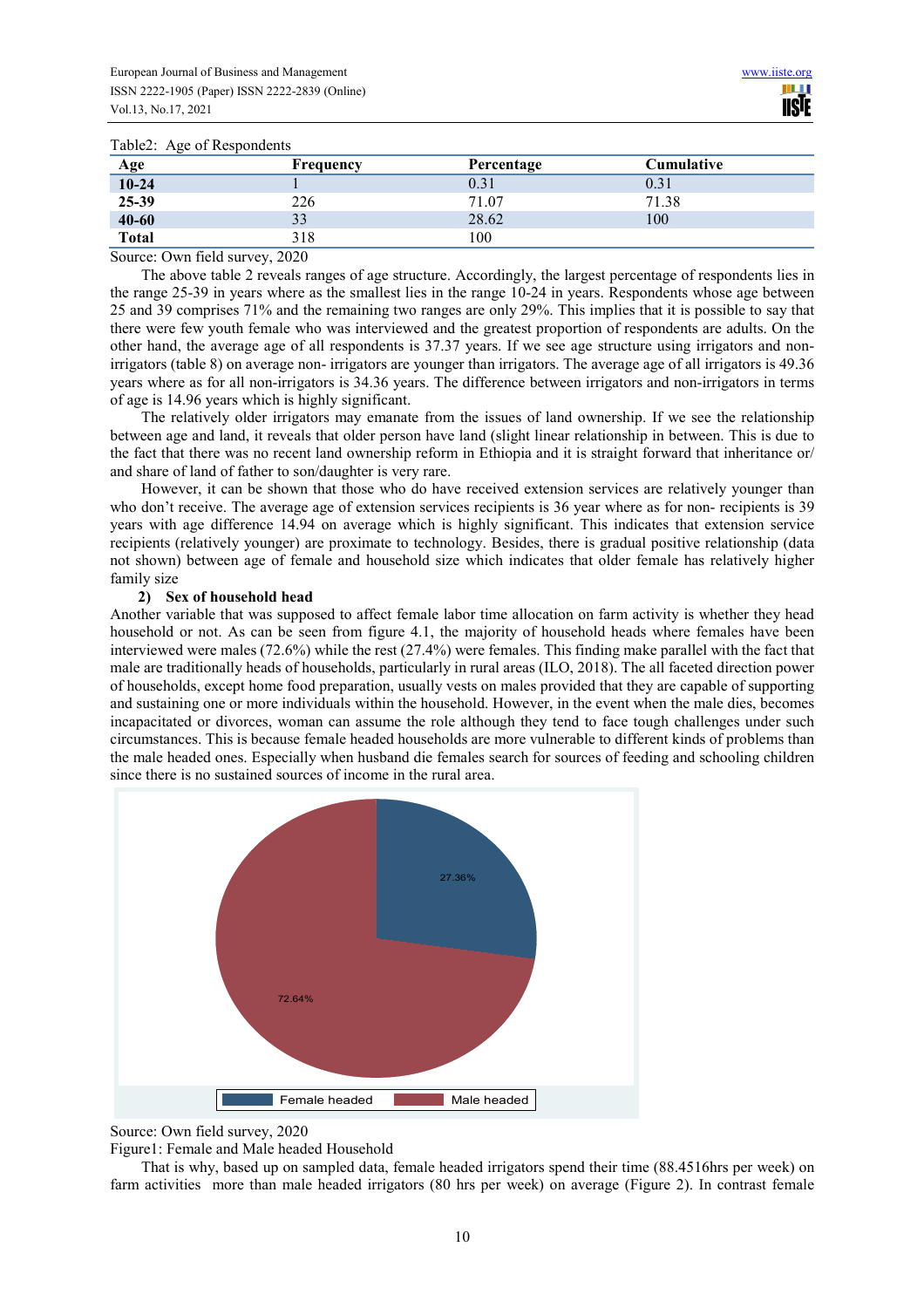headed irrigators have average lower labor force (2.96) than male headed irrigators (3.24) . This implies that female headed irrigators having lower average labor force spend relatively long farm time. However, the difference between female headed and male headed of non- irrigators on how much time they spend on farm activities is negligible and their labor force is almost equivalent (data not given). Though insignificant still female headed exceed. On average female headed household spends one hour labor time on farm activities than male headed. This is just to give bird's eye view of female labor time allocation on farm activities attributable to who heads the household.



Source: Own field survey, 2020

Figure2: Mean time on household head

But, another more sound figure and pertinent to objective of the study is comparison of farm activity time of female irrigators and non- irrigators regardless of who heads households. In line to this, female irrigators (households where at least one adult female is there) spend more than double of female non- irrigators (Table 8). On average female irrigators spend 84.4 hrs per week whereas non –irrigators spend 33.9. In fact since this time includes irrigation and non-irrigation farm activities for irrigators, the difference is very much sound. Hence, irrigators household have more farm activity time than non-irrigators household regardless of who heads it. The difference between them is 50.477 hours per week. This difference is highly significant since p value is very low. However, it does not mean the nature of household heading would not affect the time female spends on farm activities.

#### **3) Labor force**

According to CSA (2007) all persons aged ten years and over who were effectively involved or available to be engaged during the reference week are considered as economically active. This study has used definition as base reference. Accordingly, (Table 3) the largest percentage is female having two labor force appeared 111 times having 34.9% and the smallest percentage female having large labor force is labor sized 6 appeared three times having 0.94%. The average labor force is 2.4 for all sample size. If we see in terms of irrigators and non-irrigators, the former has more labor force than the latter on average. The average labor force of irrigators is 3.4 whereas for non-irrigators 2.2. The mean difference of labor force between irrigators and non – irrigators is 0.88. However, this difference is highly significant.

| Labor        | Frequency | Percent | Cumulative |
|--------------|-----------|---------|------------|
|              | 64        | 20.13   | 20.13      |
|              | 111       | 34.91   | 55.03      |
| 3            | 103       | 32.39   | 87.42      |
|              | 33        | 10.38   | 97.8       |
|              | 4         | 1.26    | 99.06      |
|              |           | 0.94    | 100        |
| <b>Total</b> | 318       | 100     |            |

Source: Own field survey, 2020

Though seems not plausible, but good statistical figure is comparison of labor force with standard working day. To explain let me bring average labor force of irrigators to time they allocate for farm activities and compare standard working day of Ethiopia. Since we don't know the time non-irrigators allocate for irrigation, I confine myself to irrigators alone. Irrigators have 3.4 labor forces on average which is equivalent to 136 hours per week according to standard working day (8hr per day/ per person). This time includes both irrigation and non-irrigation.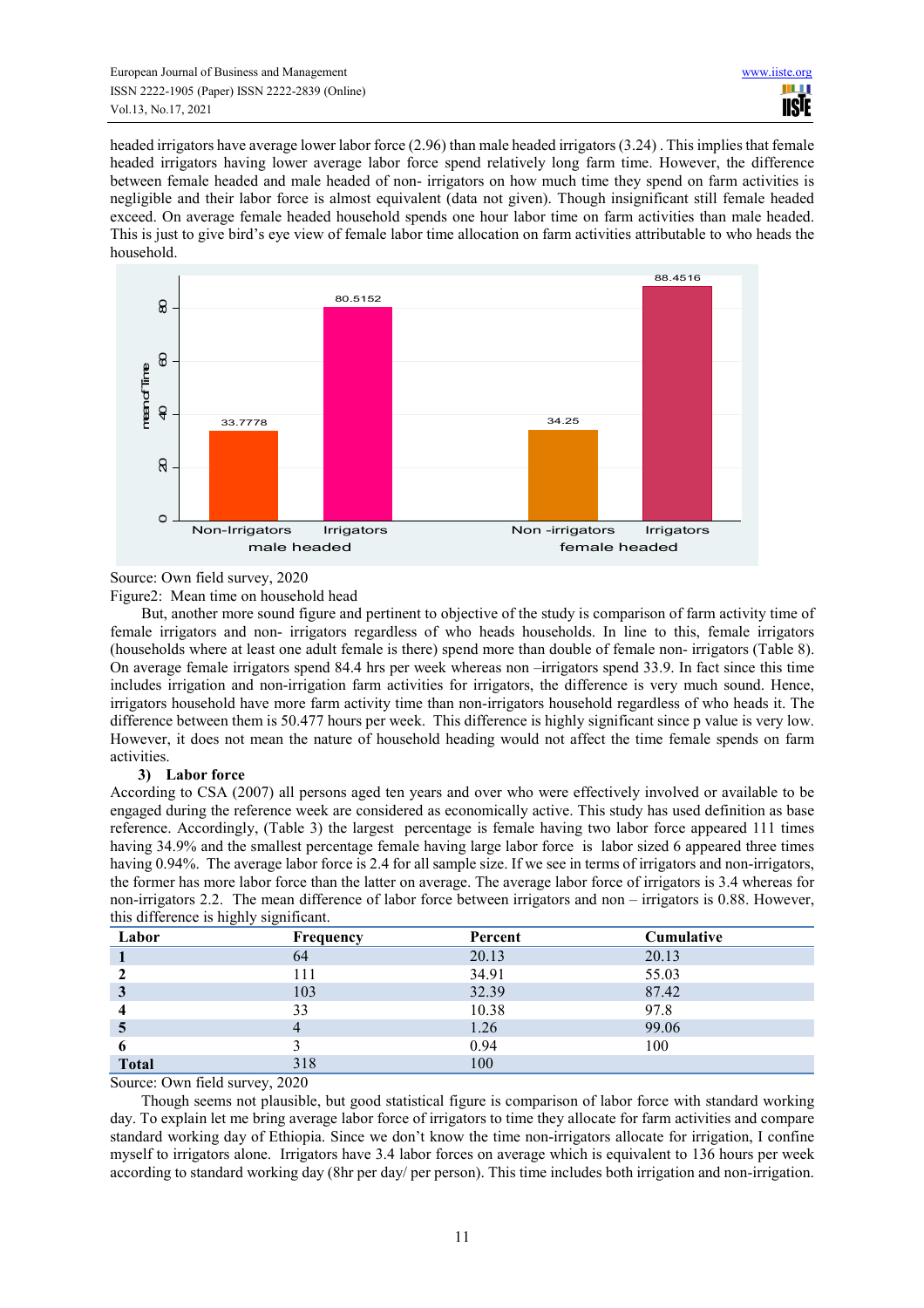From table 4.6, irrigators together spend 84.4 hr per week. The remaining 51.6 hours per week (40% of total time) is the amount of time from working time that females spend for home consumption if we assume that they fully utilize their time.

|  |  |  |  |  | Table3: labor force structure of respondents |
|--|--|--|--|--|----------------------------------------------|
|--|--|--|--|--|----------------------------------------------|

| Table 3: household size of respondents |           |         |            |  |  |  |  |  |
|----------------------------------------|-----------|---------|------------|--|--|--|--|--|
| <b>Size</b>                            | Frequency | Percent | Cumulative |  |  |  |  |  |
| 3                                      |           | 2.52    | 2.52       |  |  |  |  |  |
|                                        | 67        | 21.07   | 23.58      |  |  |  |  |  |
|                                        | 82        | 25.79   | 49.37      |  |  |  |  |  |
|                                        | 64        | 20.13   | 69.5       |  |  |  |  |  |
|                                        | 64        | 20.13   | 89.62      |  |  |  |  |  |
|                                        | 26        | 8.18    | 97.80      |  |  |  |  |  |
|                                        |           | 0.94    | 98.74      |  |  |  |  |  |
|                                        |           | 1.26    | 100        |  |  |  |  |  |

**4) Household size** 

#### Source: Own field survey, 2020

According CSA census (2007) in West Shewa zone, the average household size in both rural and urban area was 3.6 whereas for urban area was 4.8 persons. In rural area this size was 5.0. In this study it was found to be 5.6 persons. In addition, as shown on table 4.3, the high percentage (25.79) is households having five household sizes whereas the smallest percentage (0.94) is households having 9 persons size. However, the smallest and largest percentage according to CSA (2007) was households having 1 person and 8 people respectively. If we see household size in terms of irrigators and non-irrigators, irrigators (6.45) are more populous than non-irrigators (5.49) on average. The household size between them is 0.976 which is significant

#### **5) Presence of young**

Whether young girl whose age is less than 10 years is available at home or not is also another variable that could determine the amount of time female spends on farm activities. According to figure 3, female irrigators that has young girl at home have less farm activity time than female irrigators that have no young girl. The same is true for non-irrigators though the size of difference is different. On average, female irrigators that have no young girl spends 96 hrs per week whereas for those with young girl is 80.79 hrs per week. This may be due to the fact that in the rural area households virtually have no servant that care for child and it is female that is responsible for it and which prohibits them from outside activities.



Source: Own field survey, 2020

Figure3: Mean time over existence of young girl at home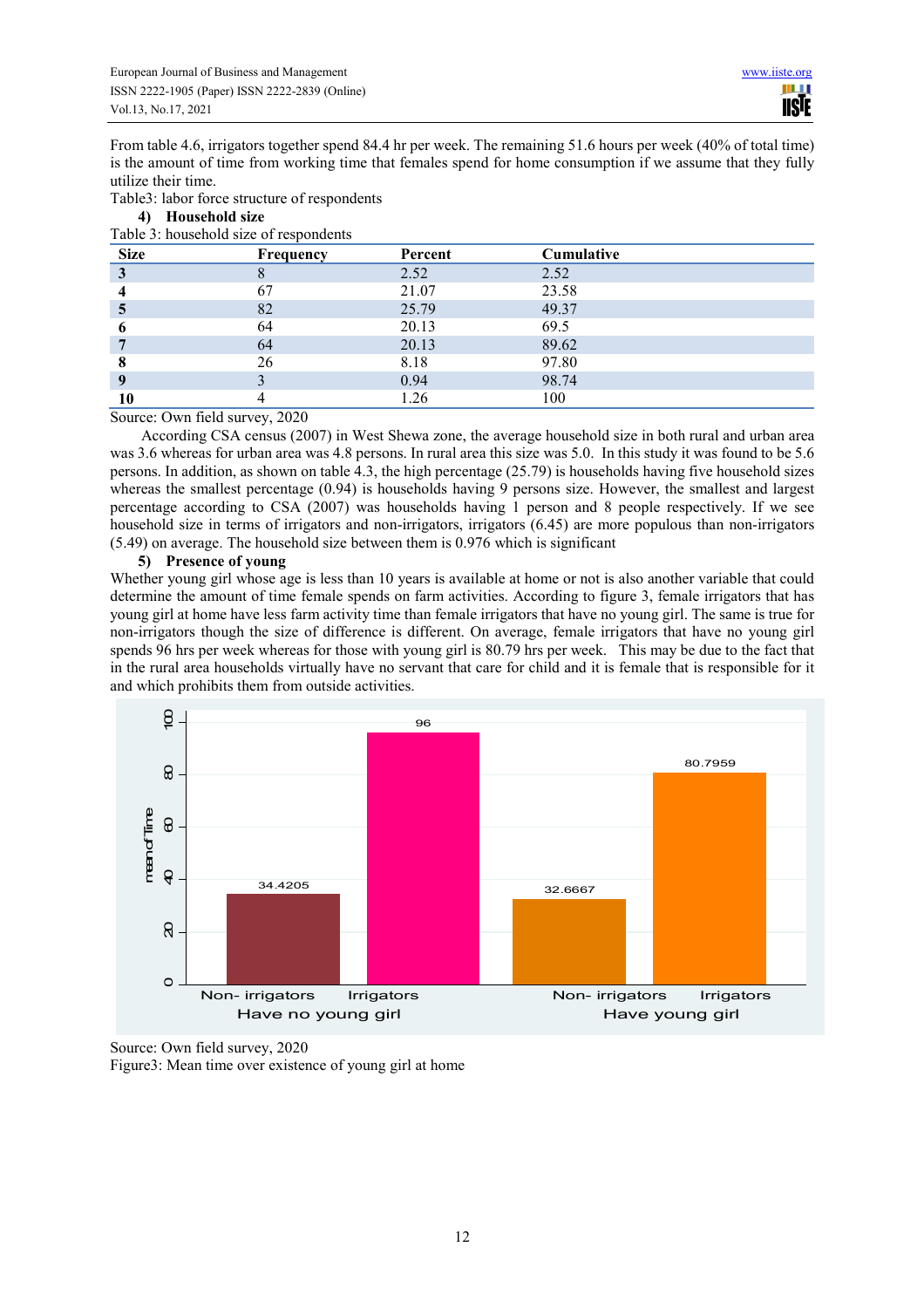## 4.1.2 Socio-Economic Factors **1. Education of Respondents**

| Table 5: Education of respondents |           |         |            |  |  |  |  |  |
|-----------------------------------|-----------|---------|------------|--|--|--|--|--|
| Education                         | Frequency | Percent | Cumulative |  |  |  |  |  |
|                                   | 112       | 35.2    | 35.2       |  |  |  |  |  |
|                                   | 85        | 26.7    | 61.9       |  |  |  |  |  |
|                                   | 53        | 16.6    | 78.6       |  |  |  |  |  |
|                                   | 27        | 8.5     | 87.1       |  |  |  |  |  |
|                                   |           | 5.4     | 92.4       |  |  |  |  |  |
|                                   |           | 4.7     | 97.1       |  |  |  |  |  |
| 6                                 |           | 1.6     | 98.7       |  |  |  |  |  |
|                                   |           | 1.3     | 100        |  |  |  |  |  |
| <b>Total</b>                      | 318       | 100     |            |  |  |  |  |  |

Source: Own field survey, 2020

As can be seen from table 5, all respondents have at most elementary level education. The majority (35.2%) of respondents are illiterate. Only quarter of them have one grade level education and one percent received eighth grade level. The average education level of respondents is 1.5 grades. There is also almost equal between irrigators (1.6) and non-irrigators (1.4). This difference, however, is not significant.

#### **2. Land size**

Total 318 respondents together operate farm activities on 385.75 hectares of land together. Of these, irrigators operate their activities on 90 hectares while the remaining non-irrigators are on 295.75 hectares. That is 20.1 % of total sample size (irrigators) have owned 23.3% of total hectares of land for all respondents. The average land cultivated of total respondents is 1.2 hectares. This land township ranges from half hectare to three hectares. The majority of respondents (24.76%) owned 1.75 hectares of lands where the minor (0.31%) is an individual having 2.5 hectares of land.

#### Table 6: Cultivated land of respondents

| Land (hectares) | Frequency | Percent | Cumulative |
|-----------------|-----------|---------|------------|
| 0.25            | 61        | 19.12   | 19.12      |
| 0.5             |           | 2.19    | 21.32      |
| 0.75            | 42        | 13.17   | 34.48      |
|                 | 41        | 12.85   | 47.34      |
| 1.25            | 29        | 9.09    | 56.43      |
| 1.5             | 8         | 2.51    | 58.93      |
| 1.75            | 79        | 24.76   | 83.7       |
|                 | 43        | 13.48   | 97.18      |
| 2.25            | 4         | 1.25    | 98.43      |
| 2.5             |           | 0.31    | 98.75      |
| 2.75            |           | 0.63    | 99.37      |
| 3               |           | 0.63    | 100        |

Source: Own field survey, 2020

However, 97.18 percent of smallholders (small farms) in the area cultivate less 2 hectares of land while 47.34 percent of the farmers cultivate less than 1 hectare. In terms of irrigated and non-irrigated, on average irrigators have 1.4 hectares of land where as non- irrigators have 1.16 areas of land. This difference is significant at less than 1% (table 8).

#### **3. Income of respondents**

Respondents were asked how many birr they can get per month from all farm and non – farm activities. It is income from all sources. For irrigators it includes from products of irrigation and other farm activities. For non- irrigators income from selling crop and other like live stocks, chicken and others. Total respondents' together sale their products for less than half million. Mean income per month for all sample is birr 1294.31. In addition, mean income of irrigators as figure shows is birr 1757.81 whereas for non- irrigators is birr 1177.52. The difference in income for irrigators and non-irrigators is 580 which is highly significant.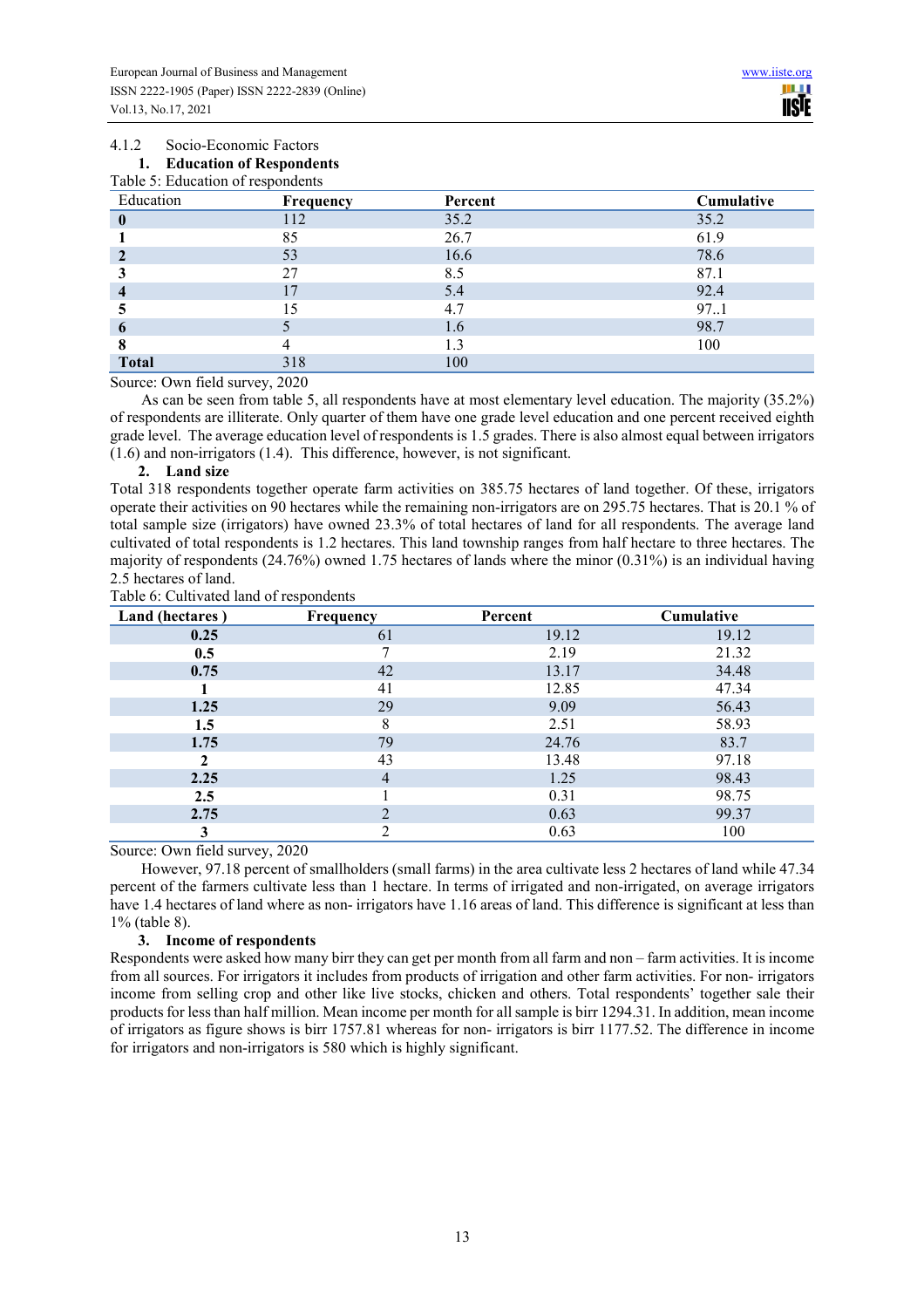

Source: Own field survey, 2020

Figure4: Mean income over irrigators and non-irrigators

- 4.1.3 Female Labor Time Allocation to Farm Activities and Accessibilities
	- A. Extension services

Another variable that could be taken while comparing irrigators and non-irrigators is extension services. By extension services we do mean farm visits by extension expert, extension meetings (experience share) visit contact model (best) farmers and class room training. Accordingly, extension service received irrigators spends a little bit more time (87.903 hr per week) than those who did not received irrigators (81.03). It is also visible from figure 4.5 that the time that female spends on farm activities is relatively for those did not received extension services than received between non-irrigators.



Source: Own field survey, 2020 Figure5: Mean time over extension service

B. Accessibility of land to Irrigation

The last variable that is supposed to be seen with irrigation is suitability of land for the irrigation. Sometimes river may cross land of a given farmer but, it may not be convenient for irrigation partly because it requires capital to dig out land for suitability. Oppositely in spite of suitability farmers may not engage on farm activities. In this way, according to figure 5 irrigators with accessible land have only a little bit more time than irrigators with inaccessible land. The difference cannot be greater than one hour per week. This is due to the fact that once, at initial time, inconvenient land is converted to suitable be in tradition or modern way it would not persistently affect irrigation time allocation since it is permanent.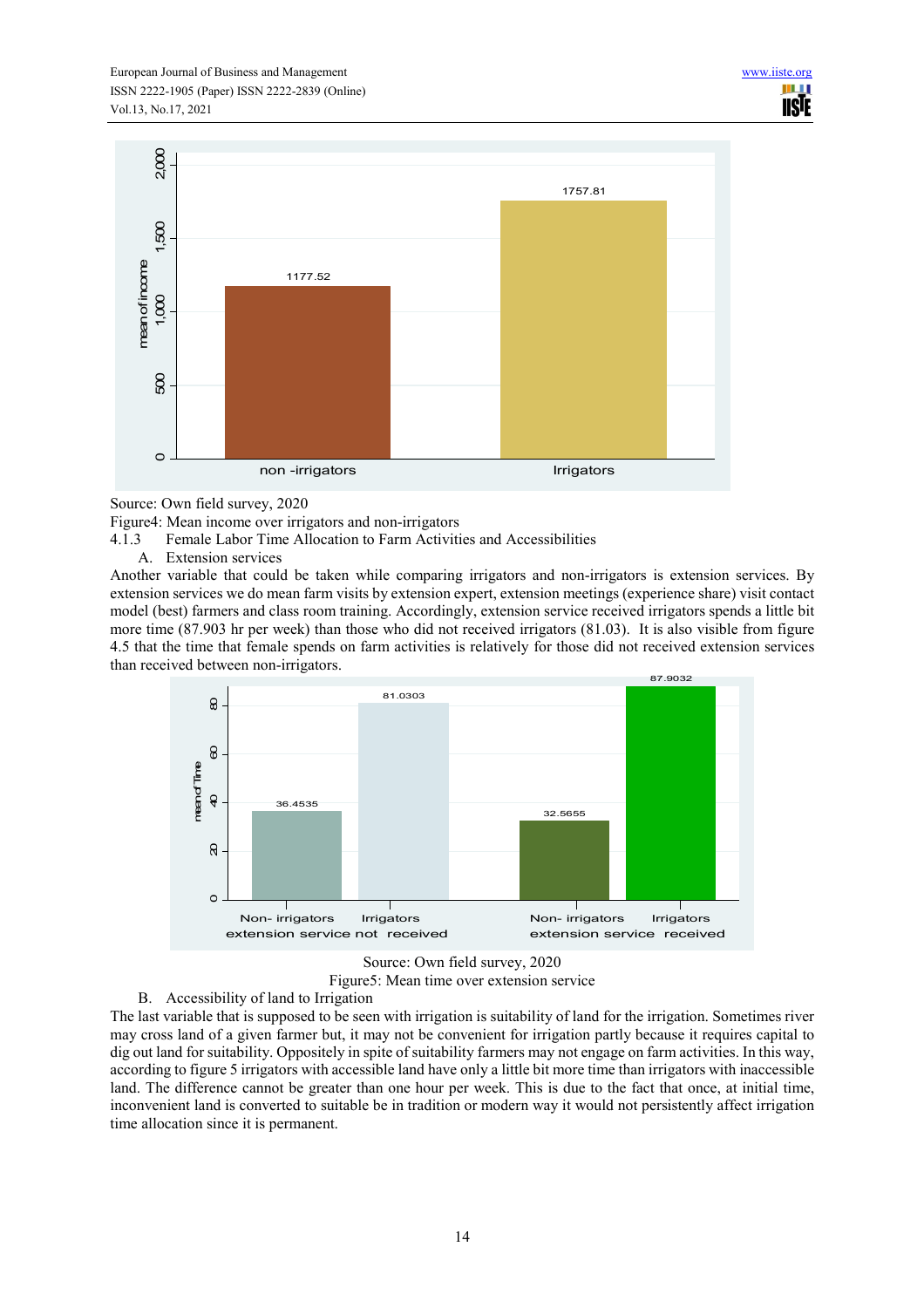

Source: Own field survey, 2020 Figur6: Mean time over accessibility of land

#### Table8: Comparison of irrigators and non-irrigators in continuous variable

|   | <b>Variables</b>                                              | <b>Irrigators</b> |       | <b>Non-</b> irrigators |        | t test | - P<br>value | <b>Both</b><br>non-Irrigators | <b>Irrigators</b><br>and |
|---|---------------------------------------------------------------|-------------------|-------|------------------------|--------|--------|--------------|-------------------------------|--------------------------|
|   |                                                               | Mean              | Total | Mean                   | Total  |        |              | Mean                          | Total                    |
|   | allocated<br>Time<br>for<br>activities<br>farm<br>per<br>week | 84.3594           | 5399  | 33.8819                | 8606   | 20.36  | 0.000        | 44.04                         | 14005                    |
| 2 | Age                                                           | 49.3              | 3157  | 34.36                  | 8728   | 19.23  | 0.000        | 37.37                         | 11885                    |
| 3 | Land                                                          | 1.4               | 90    | 1.16                   | 295.75 | 2.64   | 0.009        | 1.2                           | 385.75                   |
| 4 | Labor                                                         | 3.1               | 199   | 2.2                    | 566    | 6.56   | 0.000        | 2.4                           | 765                      |
|   | Education                                                     | 1.67188           | 107   | 1.45669                | 370    | 0.91   | 0.364        | 1.5                           | 477                      |
| 6 | <b>Size</b>                                                   | 6.46875           | 414   | 5.49213                | 1395   | 5.06   | 0.000        | 5.688                         | 1809                     |
|   | Income                                                        | 1757.81           | 11250 | 1177.52                | 299090 | 5.8    | 0.000        | 1294.31                       | 411590                   |

Table 8 presents the demographic characteristics of irrigators and non-irrigators households. The mean age for irrigators female was 49.3 years and non-irrigators 34.36 years. The difference between irrigators and nonirrigators was significant at less than 1%. The irrigators had larger land sizes of 1.4 ha compared to 1.16ha nonirrigators on average. The difference in holdings was significantly different at less than 1%. There was also a significant difference at less than1% level in the number of household size and labor force between irrigators and non- irrigators. The mean labor force and household size of irrigators are 3.1 and 6.4 respectively while for nonirrigators 2.2 and 5.4 respectively. However, there is no significant difference between irrigators and non-irrigators in terms of education

#### 4.2 *Inferential Analysis*

- 4.2.1 Pre Result discussion issues
	- I. Tests for endogeneity

Endogeneity could arise, in this study, if unobservable factors that determine the time that females allocate for farm activities are correlated with the decision to irrigation. Equivalently it means, if there is correlation between the treatment-assignment errors and the outcome errors, there will be endogeneity. If there is no endogeneity, we would prefer to use one of the non- endogenous method estimators because they will give us the correct standard errors (Wooldridge,2010). If tests for endogeneity biases for its existence, to control for the endogeneity of treatment assignment, the estimator includes residuals from the treatment model in the models for the potential outcomes, known as a control function approach. We can also use instrumental variable if it satisfies criteria's of instrument (Wooldridge, 2010). Hence, it would better if endogeneity test is made. STATA result in treatment model will tell us whether there is endogeneity or not. Accordingly, the footer from Appendix 8 tell us that likelihood test of independence equation of errors from treatment and outcome tells us we fail to reject null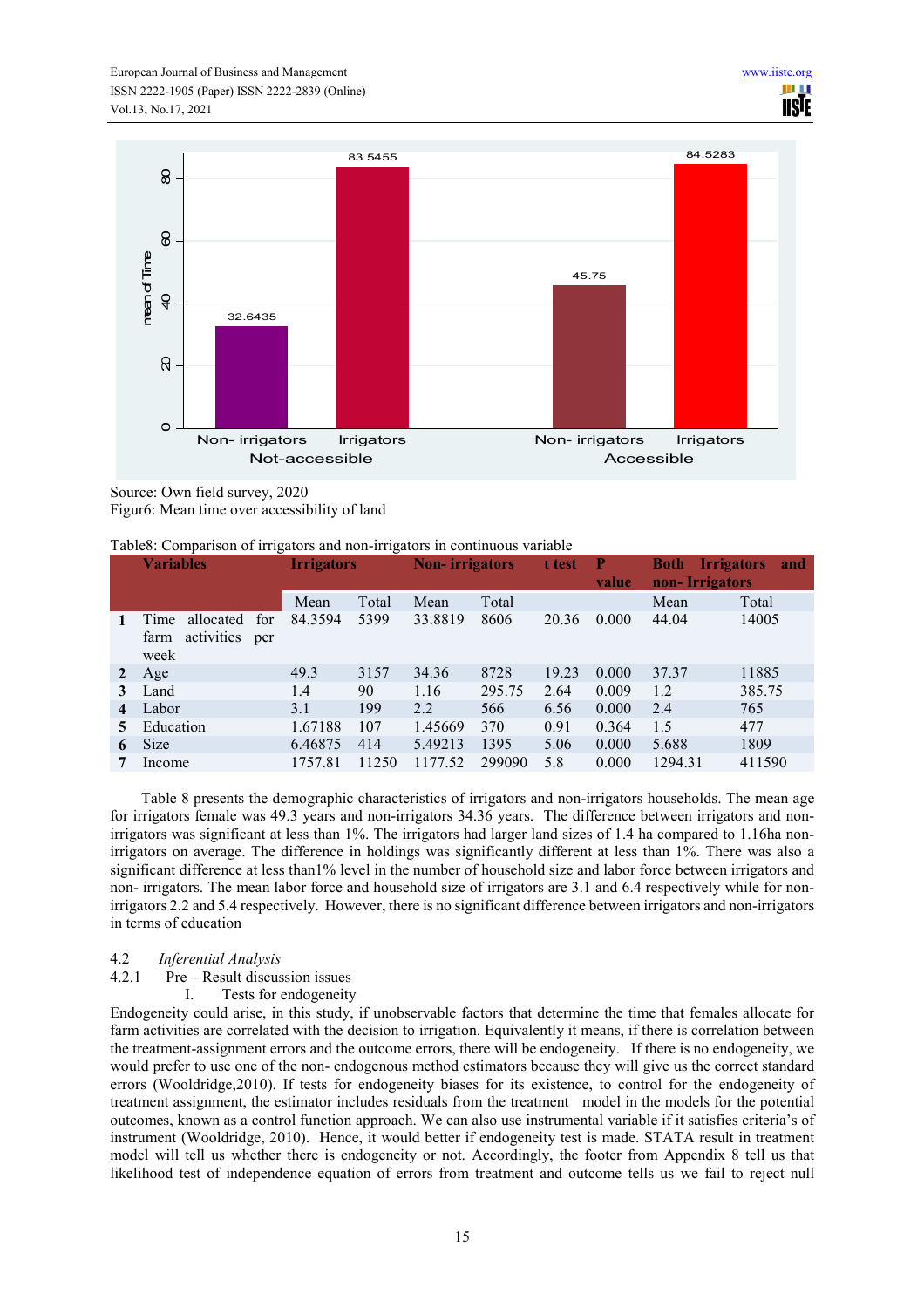hypothesis of no endogeneity even at 10% level of significance. However, if we exclude major significant variables (presence of young girl and accessibility) from the treatment equation endogeneity test us that there is endogeneity (Appendix 9). Based up on this result we cannot use instrumental variable method of treatment model.

#### II. Heteroscedasticity

Standard probit and logit model assumes homoscedasticity in the latent variables (Verbeek, 2004; Wooldridge, 2010) . Test for heteroscedasticity in for limited dependent variables were explained by Wooldridge (2010) in section 15.5.3. If there is heteroscedasticity in the latent variable, error from the equation would be no longer independent of explanatory variables. This could be tasted using likelihood ratio test from STATA result once suspected variable correlated to error is put in appropriate command. In this study all variables are suspected and detected with heteroscedasticity. Appendix 6 shows this result. Null hypothesis of homoscedasticity is not rejected since the footer of this appendix that shows likelihood ratio test is not significant at reasonable level of significance. In fact, when heteroscedasticity robust standard error regression is carried out, education became significant. Having this in mind if one suspects error from latent is correlated to education, which may cause heteroscedasticity, allow heteroscedasticity for education and test for it, still null hypothesis is acceptable (Appendix 7). Hence, together there is no heteroscedasticity problem.

#### III. Overlap assumption

The overlap assumption is satisfied when there is a chance of seeing observations in both the control and treatment group at each combination of covariate values. On another hand, the overlap assumption is violated when an estimated density has too much mass around 0 or 1 which implies that that when the overlap assumption is violated, the estimated densities will have relatively little mass in the regions in which they overlap.



## Source: Own field survey, 2020

### Figure7: overlap test

Figure 7 above shows that the estimated density of the predicted probabilities that a non- irrigators female is a non-irrigator and the estimated density of the predicted probabilities that a irrigator female is a non-irrigator.

The estimated density of the predicted probabilities that a irrigator female is a non-irrigator has most of its mass not near 0 which is an indication of non-violation. However, the estimated density of the predicted probabilities that a non- irrigators female is a non-irrigator has most of its mass near 1 which is an indication of violation of overlap assumption. However, the two have very much mass in the region in which they overlap. Hence, overlap assumption is partially violated which calls for unique form of STATA command pertinent to this. 4.2.2 The impact of Irrigation on Female labor time

We cannot estimate the impact of irrigation on time females spend on farm activities by simply taking the difference between the sample mean of irrigators and non-irrigators because there are covariates that are related to potential outcome (time) and treatment (irrigation). That is why we do have equation – outcome equation and treatment equations. If we believe there is some unobservable factor that affects both assignment to treatment and the potential outcome, there would be endogeneity (Wooldridge). That is, in this study, if there is factor that affect time that female allocate for farm activity also affects the decision of irrigation. If equation is endogenous it would be better to use instrumental variable (Wooldridge). However, we have to follow statistical test for endogeneity. This study has checked for endogeneity .

We cannot estimate the impact of irrigation on time females spend on farm activities by simply taking the difference between the sample mean of irrigators and non-irrigators because there are covariates that are related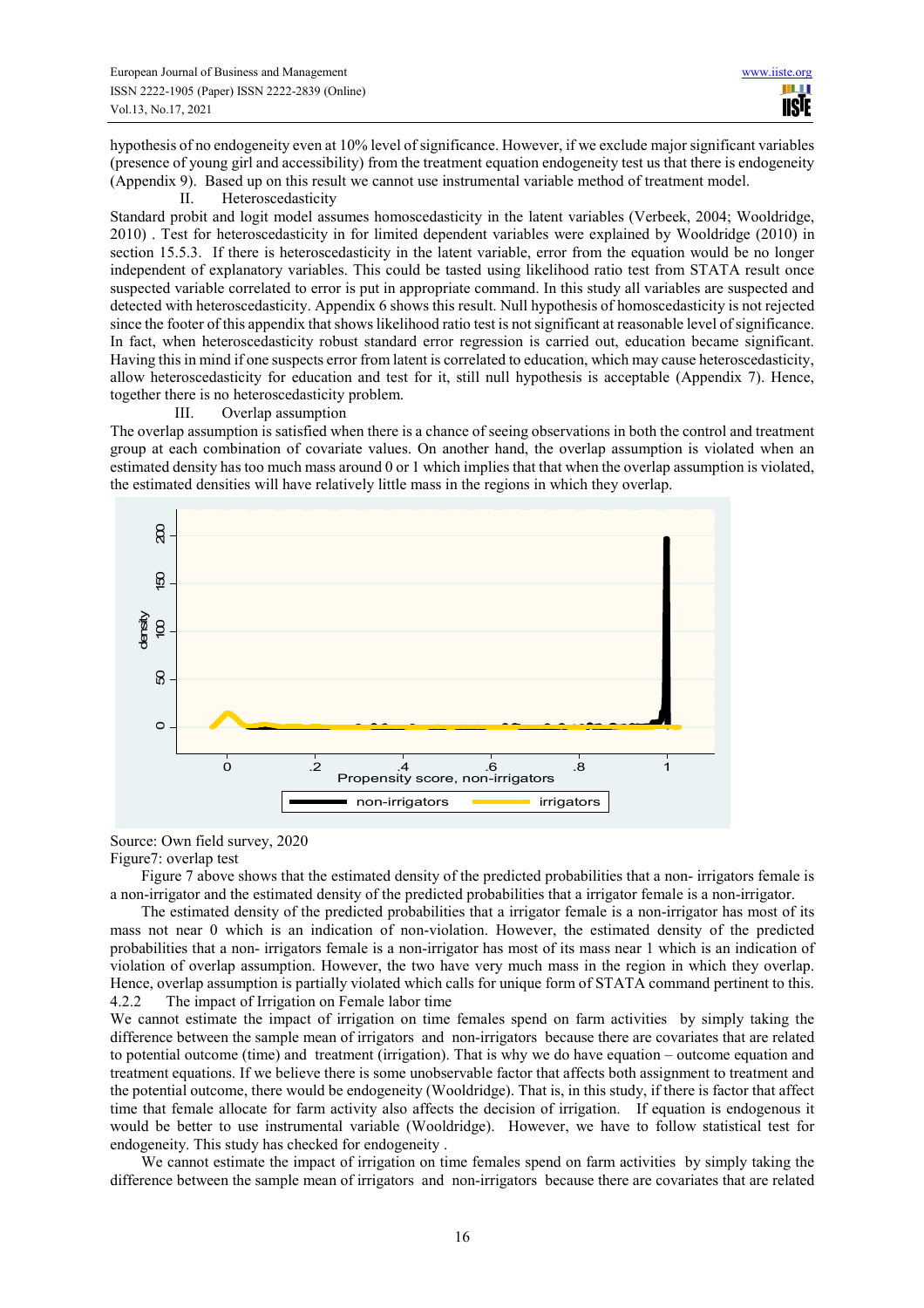to potential outcome (time) and treatment (irrigation). That is why we do have outcome equation and treatment equations. Especially if the number of control and treatment sample is not balanced we cannot use regression adjustment because the difference between mean of dependent variable could be attributable to not only variable under focus but also difference in number of sample. Inverse probability solves this problem while augmented inverse probability is an improvement over inverse probability in efficiency (Wooldridge, 2010).

#### **Table9: Impacts of Irrigation on Time in short**

**teffects aipw (Time age Land education sex Size ExService Presenceofyoungchild Accessibilty)( Irrigation age Land education Size sex ExService Presenceofyoungchild Accessibilty),pstolerance(1e-8)** 

| Iteration 0:<br>Iteration 1:                                                                                                                          | $EE$ criterion =<br>EE criterion = |  |          | $1.432e-24$<br>$1.484e - 28$ |              |        |          |                      |  |
|-------------------------------------------------------------------------------------------------------------------------------------------------------|------------------------------------|--|----------|------------------------------|--------------|--------|----------|----------------------|--|
| 318<br>Treatment-effects estimation<br>Number of obs<br>$=$<br>Estimator<br>: augmented IPW<br>Outcome model : linear by ML<br>Treatment model: logit |                                    |  |          |                              |              |        |          |                      |  |
|                                                                                                                                                       |                                    |  |          | Robust                       |              |        |          |                      |  |
|                                                                                                                                                       | Time                               |  | Coef.    | Std. Err.                    | $\mathbf{z}$ | P >  z |          | [95% Conf. Interval] |  |
| <b>ATE</b>                                                                                                                                            |                                    |  |          |                              |              |        |          |                      |  |
|                                                                                                                                                       | Irrigation                         |  |          |                              |              |        |          |                      |  |
|                                                                                                                                                       | $(1 \text{ vs } 0)$                |  | 20.63973 | 10.19971                     | 2.02         | 0.043  | .6486669 | 40.63079             |  |
| POmean                                                                                                                                                |                                    |  |          |                              |              |        |          |                      |  |
|                                                                                                                                                       | Irrigation                         |  |          |                              |              |        |          |                      |  |
|                                                                                                                                                       | 0                                  |  | 39.11265 | 1.353638                     | 28.89        | 0.000  | 36.45957 | 41.76573             |  |

Source: Own field survey, 2020

Table 9 shows results of the impacts of irrigation on time females spend on farm activities. The treatment status has been predicted using logit model as a function of , age, land, education, sex of household head, size of household , whether household has received extension service, presence of young girl at home and accessibility of land for irrigation. The outcome variable is the amount of hour that female spends on farm activities. The outcome model has similar variables to the treatment model. In both models labor and income were excluded due to high correlation to size and land respectively.

The Augmented inverse-probability weighting model resulted that the average time that female spend on farm activities per week is 39.11 hours if none of sample size was irrigators. The average time if all females to irrigate is 20.54 hours per week more than this amount. This difference is highly significant even at less than 1% level of significance.

Table10: Impacts of Irrigation on Time in short

```
teffects aipw (Time age Land education sex Size ExService Presenceofyoungchild 
Accessibilty)( Irrigation age Land education Size sex ExService 
Presenceofyoungchild Accessibilty),pstolerance(1e-8) pomeans aequations 
Iteration 0: EE criterion = 1.432e-24 
            EE criterion =
Treatment-effects estimation Number of obs = 318<br>Estimator : augmented IPW
            Estimator : augmented IPW
Outcome model : linear by ML
Treatment model: logit
             Prime \begin{matrix} | & | & | \end{matrix} Robust
 Time | Coef. Std. Err. z P>|z| [95% Conf. 
Interval] 
POmeans |
         Irrigation |
 0 | 39.11265 1.353638 28.89 0.000 36.45957 41.76573
               1 | 59.75238 9.996927 5.98 0.000 40.15876 79.34599
OME0 |
 age | 1.34319 .1984953 6.77 0.000 .9541467 1.732234
 Land | 2.480856 1.028066 2.41 0.016 .4658841 4.495828
 education | -.2811232 .4222596 -0.67 0.506 -1.108737 .5464904
 sex | -1.581181 1.863346 -0.85 0.396 -5.233273 2.07091
 Size | 3.776142 .585503 6.45 0.000 2.628577 4.923707
          ExService | -2.200868 1.568724 -1.40 0.161 -5.27551 .8737738
```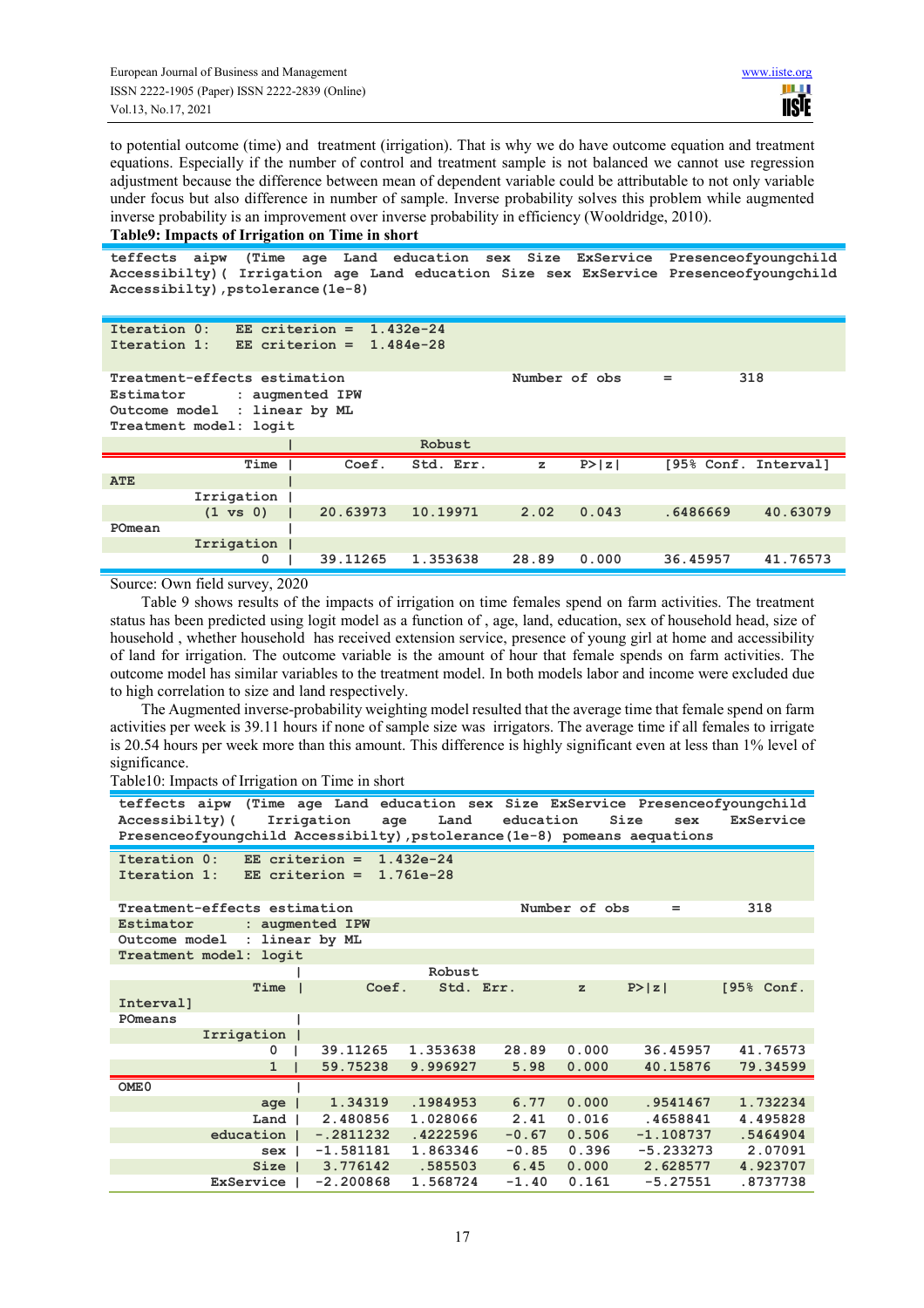| Presenceofyoungchild |                | $-1.89455$  | 1.620768 | $-1.17$ | 0.242   | $-5.071198$ | 1.282097    |
|----------------------|----------------|-------------|----------|---------|---------|-------------|-------------|
| Accessibilty         |                | 8.915956    | 3.633806 | 2.45    | 0.014   | 1.793827    | 16.03809    |
| cons                 |                | $-33.94763$ | 6.123872 |         | $-5.54$ | 0.000       | $-45.95019$ |
| 21.94506             |                |             |          |         |         |             |             |
| OME <sub>1</sub>     |                |             |          |         |         |             |             |
| $age$                |                | .7176439    | .2986166 | 2.40    | 0.016   | .1323661    | 1.302922    |
| Land                 |                | $-1.507242$ | 3.167957 | $-0.48$ | 0.634   | $-7.716323$ | 4.70184     |
| education            |                | $-3.434619$ | 1.505229 | $-2.28$ | 0.023   | $-6.384813$ | $-.4844241$ |
| sex                  |                | 9.962757    | 4.141891 | 2.41    | 0.016   | 1.844799    | 18.08071    |
| Size                 |                | 11.57553    | 2.164834 | 5.35    | 0.000   | 7.332536    | 15.81853    |
| ExService            |                | 5.7812      | 4.226134 | 1.37    | 0.171   | $-2.501869$ | 14.06427    |
| Presenceofyoungchild |                | .3782781    | 4.854087 | 0.08    | 0.938   | $-9.135558$ | 9.892114    |
| Accessibilty         |                | $-8.769286$ | 5.076678 | $-1.73$ | 0.084   | $-18.71939$ | 1.180819    |
| cons                 |                | $-18.7116$  | 14.63422 | $-1.28$ | 0.201   | $-47.39415$ | 9.970949    |
| TME <sub>1</sub>     |                |             |          |         |         |             |             |
| $age$                |                | .5568833    | .1226822 | 4.54    | 0.000   | .3164305    | .797336     |
| Land                 |                | 1.201963    | .4999144 | 2.40    | 0.016   | .2221485    | 2.181777    |
| education            |                | $-.3304523$ | .1903949 | $-1.74$ | 0.083   | $-.7036195$ | .0427149    |
| Size                 |                | $-.7077427$ | .2897069 | $-2.44$ | 0.015   | $-1.275558$ | $-.1399277$ |
| sex                  |                | .9656671    | .8097228 | 1.19    | 0.233   | $-.6213604$ | 2.552695    |
| ExService            |                | $-.1301045$ | .6365987 | $-0.20$ | 0.838   | $-1.377815$ | 1.117606    |
| Presenceofyoungchild |                | 2.981122    | .6976479 | 4.27    | 0.000   | 1.613757    | 4.348487    |
| Accessibilty         |                | 3.620423    | .7169111 | 5.05    | 0.000   | 2.215303    | 5.025543    |
| cons                 | $\blacksquare$ | $-24.1835$  | 4.605144 |         | $-5.25$ | 0.000       | $-33.20941$ |
| 15.15758             |                |             |          |         |         |             |             |
|                      |                |             |          |         |         |             |             |

#### Source: Own field survey, 2020

Table 10 displays the regression model coefficients used to predict the potential outcome models as well as coefficients from the model used to predict treatment. The sections of the table labeled OME0 and OME1 represent the linear regression coefficients for the non- irrigators and irrigators potential-outcome equations, respectively. The coefficients of the TME1 equation are used in the logit model to predict treatment status.

That is if one carries out separate linear regression on irrigators alone, the result will be identical to the section OME1. Similarly, if one carries out separate linear regression on non- irrigators alone, the result will be identical to the section OME0. Regression adjustment method compares simply the difference in average dependent variable at certain covariates of these two results whereas inverse probability balances by respective inverse of probability of irrigation and non-irrigation (though not required to discuss this here).

The level of significance of different variables is different between to separate regression and combined treatment too in fact. While land, extension service and presence of young girl at home are insignificant for irrigators , education , sex of household head , extension services and presence of young girl are insignificant for non- irrigators in regressing time that female spend on farm activities of which irrigation is one. The remaining variables are respectively significant.

The section TME1 is equivalent to model of determinants of irrigation participation decision. No need of discussing the significance of each variables since has been discussed in the 4.2.1 section with only difference there probit here logit which was done deliberately just to compare the results of logit and probit as most researchers do. In fact, this is simply a tour across a road while one is on the travel with the objective of nontourism.

#### **Summary and Conclusion**

This study analyzed the impact of irrigation on female labor time of farm activities using augmented inverse probability weight method of treatment effect.

#### **Summary of descriptive result**

From total sampled population, on average non- irrigators are younger than irrigators with age difference 14.96 years which is highly significant. However, those who do have received extension services are relatively younger than who don't receive with age difference 14.94 on average which is highly significant too. This indicates that extension service recipients (relatively younger) are proximate to technology. Besides, there is gradual positive relationship between age of female and household size which indicates that older female has relatively higher family size.

The majority of household heads where females have been interviewed were males (72.6%) while the rest (27.4%) were females. Female headed irrigators spend their time (88.4516 hrs per week) on farm activities more than male headed irrigators. In contrast female headed irrigators have average lower labor force (2.96) than male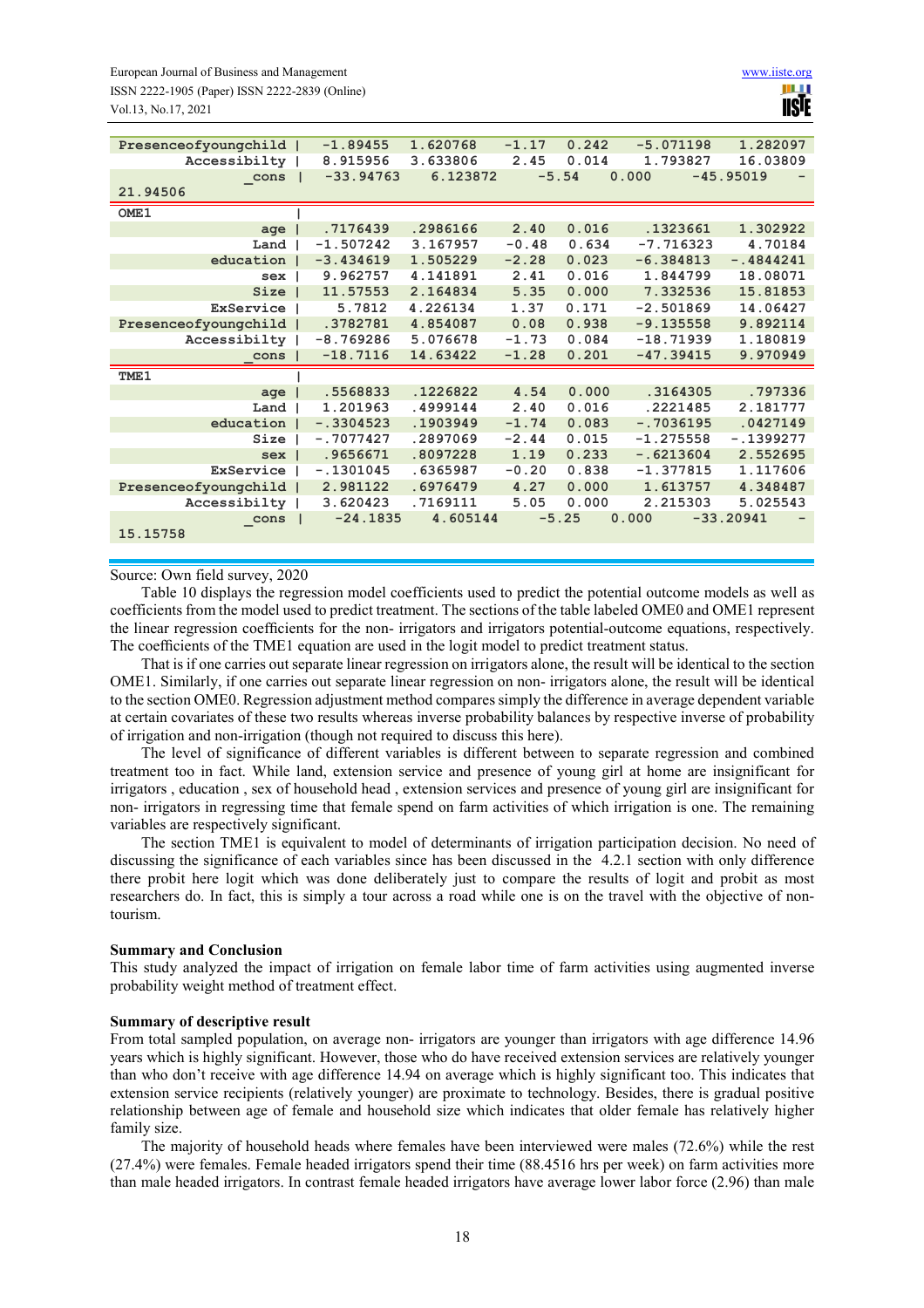headed irrigators (3.24). However, the difference between female headed and male headed of non- irrigators on how much time they spend on farm activities is negligible and their labor force is almost equivalent. Regardless of whom heads household female irrigators spend more than double of female non- irrigators. On average female irrigators spend 84.4 hrs per week whereas non –irrigators spend 33.9 hrs per week.

The average labor force total sample is 2.4 people. If we see in terms of irrigators and non-irrigators, the former has more labor force than the latter on average though underemployed if compared to standard working day. The average labor force of irrigators is 3.4 whereas for non-irrigators 2.2. The mean difference of labor force between irrigators and non – irrigators is 0.88. Though seems small in absolute number, this difference is highly significant. Moreover, irrigator females spend 40% of total time from working time for home consumption if we assume that they fully utilize their available time. Moreover, irrigators are more populous than non-irrigators on average. The household size between them is 0.976 which is significant.

Female irrigators that have young girl at home have less farm activity time than female irrigators that have no young girl though the probability of participation on irrigation increases with the former. The same is true for non-irrigators though the size of difference is different. On average, female irrigators that have not young girl spends 96 hrs per week whereas for those with no young girl is 80.79hrs per week. Regarding to land size, 20.1 % of total sample size has owned 23.3% of total hectares of land for all respondents. The average land cultivated of total respondents is 1.2 hectares. However, 97.18 percent of smallholders (small farms) in the area cultivate less 2 hectares of land while almost half of total sample (47.34 percent) cultivate less than 1 hectare. In terms of irrigated and non-irrigated, on average irrigators have 1.4 hectares of land where as non- irrigators have 1.16 areas of land.

Mean income per month for all sample is birr 1294.31 per month. In addition, mean income of irrigators is birr 1757.81 whereas for non- irrigators is birr 1177.52. The difference in income for irrigators and non-irrigators is 580 which is highly significant. Extension service received irrigators spends a little bit more time than those who did not received irrigators with accessible land have also only a little bit more time than irrigators with inaccessible land. The difference cannot be greater than one hour per week.

#### **Summary of econometric result**

Econometric result of inferential analysis used binary probit model to analyze determinants of irrigation decisions and augmented inverse probability weight of treatment effect model to see the impact of irrigation on female farm time allocation. Accordingly, of all included variables in the probit model, age, presence of young child at home, household size, land and accessibility of land to irrigation significantly affect female irrigation participation. Education of female, sex of household head and extension services are found to be insignificant even at 10% of level of significance.

A one year increase in age of female would increases Z score by 0.28. Similarly, a one year increase in age of female significantly increases the likelihood of irrigation participation by 0.96%. The probability of participation in irrigation would increase by 22.4% with land accessible to river than those with no accessibility. The probability of participation in irrigation would increase by 10.4% for a female having young girl at home than female haven't young girl at home. A one hectare increase in cultivated land would increase the probability of participating on irrigation of female by 2.1%. A unit increase in household size significantly decreases the likelihood of the female participation by 1.6%.

The Augmented inverse-probability weighting model resulted that the average time that female spend on farm activities per week is 39.11 hours if none of sample size was irrigators. The average time if all females to irrigate is 20.54 hours per week more than this amount.

#### **Conclusions**

Descriptive analysis shows that females that have longer farm labor time are females having relatively high labor force and high family size, older; females have no young girl at home, females whose land is accessible to river, females having relatively larger area of land and females with relatively high income.

There is no significant difference between irrigators and non- irrigators of farm labor time allocation based up on education. Similarly since irrigators are on average older and not proximate to information relative to nonirrigators, there is no significant difference between irrigators and non-irrigators attributable to information from extension service.

Married young females are virtually energetic. The study reveals that land owner ship go positively with age and participation in irrigation positively with land. Hence, married young females do not carry out irrigation due to the probability of having land is low. There is difference between female headed and male headed both among irrigators and non-irrigators. However, the difference between female headed and male headed on female farm labor time is greater for irrigators than non-irrigators.

Female headed irrigators household have more farm activities time per labor force than male headed. This is because female headed irrigators having lower average labor force allocate higher labor time on farm activities than non-irrigators. Moreover, irrigators spend more farm activity time than non-irrigators.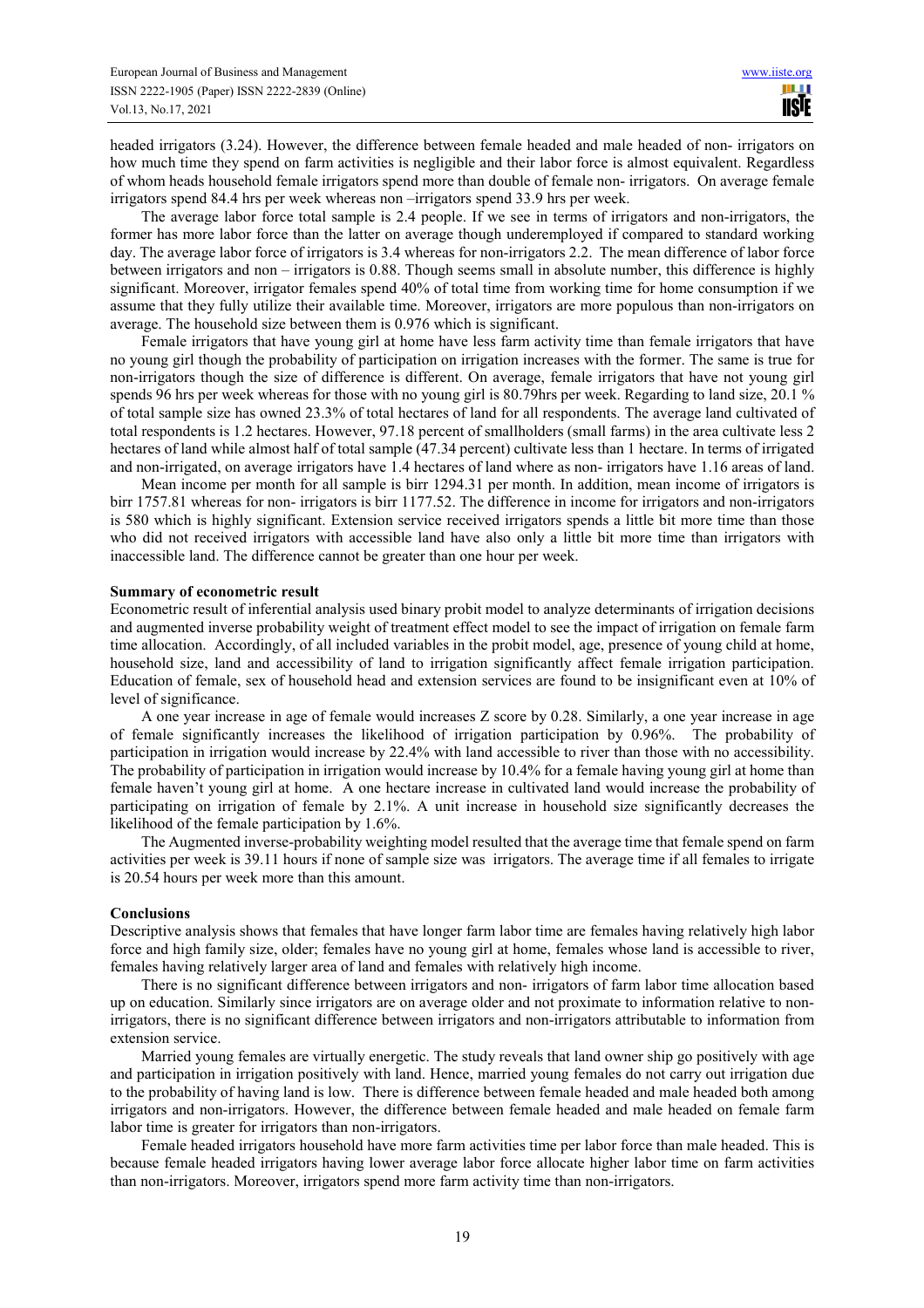Econometric analysis shows that the probability of female participation in irrigation would increase with increase in age of females, with accessibility of land to irrigation, presence of young girl at home and with land size. However, it would decrease with the household size. Hence, age of female, accessibility of land for irrigation, presence of young girl at home land size of household and household size affects female irrigation participation and the time female spends on farm activities.

Irrigation has impact on female labor time allocation on farm activities. This is because it significantly increases the time females spend on farm activities. The Augmented inverse-probability weighting model resulted that the average time that female spend on farm activities per week is 39.11 hours if none of sample size was irrigators. The average time if all females to irrigate is 20.54 hours per week more than this amount.

Taken together, age of females, presence of young girl at home, labor force and household size with whom females live, the size and accessibility of land of household affect females decision on irrigation participation and then their time on farm activities. However, education of females, extension service and the nature of household head do not affect females irrigation participation and then their time on farm activities.

#### **Recommendation**

Accessibility of land to irrigation is the most significantly affecting female irrigation participation. Hence, it would be better if government or NGOs working on gender and women empowerment works on how land would be suitable for irrigation so that the number of females participate on irrigation would increase. This might be through constructing canals for small scale irrigation since there is river and land alongside and at the same time not being utilized.

Though irrigation increases the time females spend on farm activity, irrigators are old aged having land. Young females with low labor force and family size, but proximate to technology are idle resources in a situation where products of these irrigations are highly demanded and bought to the places by merchants nearby city Nekemete, towns like Gedo, Sire and even Gimbi. However, there are public lands proximate to river but not being utilized. Hence, it would be better if this land is temporarily given for them for irrigation purpose.

Though sampled population is proximate to Bako town and hence irrigators are very much accessible to information about market and input utilization there is no full coverage of extension services. In fact, there might be full coverage of extension service on rain based farming. Therefore, it would be better if government increases the service coverage by extension workers working on irrigation.

#### **References**

- Abraham G., Addis A., Mesfin T. (2015). The Impact of Small Scale Irrigation on Income of Rural Farm Ho useholds: Evidence from Ahferom Woreda in Tigray, Ethiopia. Vol. 4, No. 4, 2015
- Alesina, A., Giuliano, P., & Nunn, N. (2013). On the origins of gender roles: Women and the plough. The Quarterly Journal of Economics, 128(2), 469-530.
- ARDO (2018). Annual Report of Agricultural and Rural development office , unpublished , Bako Tibe Woreda
- Aregu, L., Puskur, R. and Bishop-Sambrook, C. 2011. The role of gender in crop value chain in Ethiopia. Paper presented at the Gender and Market Oriented Agriculture (AgriGender 2011) Workshop, Addis Ababa, Ethiopia,
- Bekele Y., Nata T., Bheemalingswara K. (2012). Preliminary Study on the Impact of Water Quality and Irrigation Practices on Soil Salinity and Crop Production, Gergera Watershed, Atsbi-Wonberta, Tigray,Northern Ethiopia, MEJS. 4(1): 29-46.
- Bunclark, L. (2010). Rainwater harvesting: A suitable poverty reduction strategy for small-scale farmers in developing countries? A dissertation submitted to the School of InternationalDevelopment of the University of East Anglia in part-fulfilment of the requirements for the Degree of Master of Arts November 2010.
- Cazes, S., and S. Verick .( 2013). The Labour Markets of Emerging Economies: Has Growth Translated into More and Better Jobs? Geneva and Basingstoke, UK: ILO and Palgrave Macmillan
- Central Statistical Agency. (2011). *Report on Livestock and Livestock Characteristics*. Agricultural Sample Survey Volume II. Addis Ababa, Ethiopia
- Central Statistical Agency. (2007). Population and Housing census , Addis Ababa
- Central Statistical Agency. (2013). National Labour Force Survey. Addis Ababa, Ethiopia
- Chilot Yirga ( 2012). Effect of small-scale irrigation on the income of rural farm household: the case of Laelay Maichew district , central Tigray Ethiopia
- Congress of the United States (2018). Factors affecting labor force participation, Congressional Budget Office report: 2018
- Ethiopian Development Research Institute and International Food Research Institute . (2012). Gender differences in access to extension services and agricultural productivity; Ethiopian Strategy Support Program II. Addis Ababa, Ethiopia
- Fernández, R. (2013). Cultural change as learning: The evolution of female labor force participation over a century.